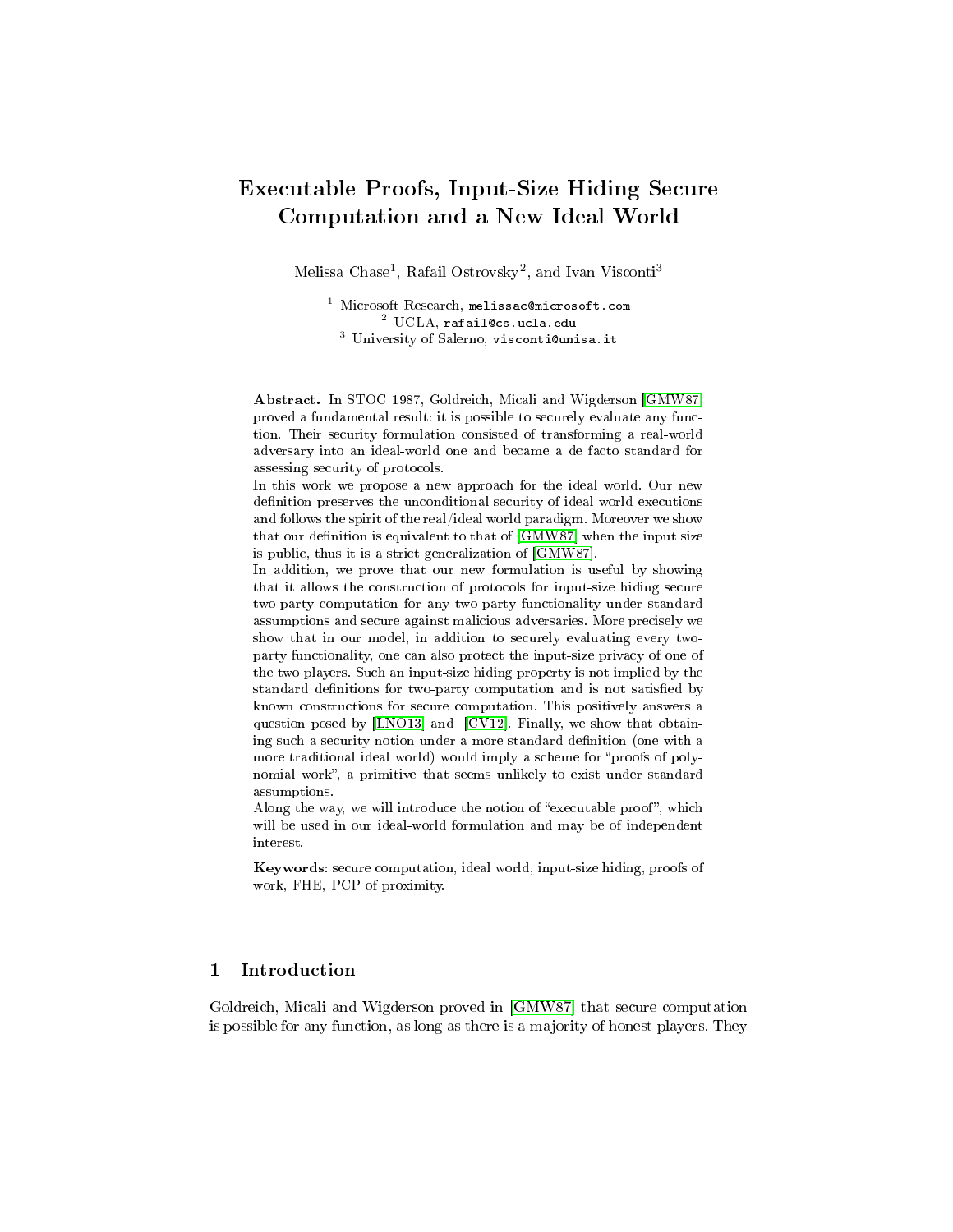provided a compiler that on input a circuit computing the function produces a protocol that parties can run to obtain the correct output without revealing any additional information.

Following this result, a long line of works ([\[GMW87\]](#page-28-0),[\[GL91\]](#page-28-3),[\[MR92\]](#page-28-4),[\[Bea92\]](#page-27-0), [\[Can05\]](#page-27-1)) developed what is now considered the de facto standard for proving security of a protocol. This notion, which we will refer to as the real/idealworld paradigm, consists of showing that for any attack that can be carried out by a real-world adversary  $A$  during the execution of the protocol there is a corresponding attack which could be carried out by the ideal-world adversary Sim. Since the setting where Sim works is secure by definition, the real-world protocol must be secure against A.

We note that for general functionalities, the real/ideal world is the only way we know to meaningfully capture security against arbitrarily malicious adversaries. In what follows, we will use *secure* to mean secure against malicious parties, unless otherwise stated, and we will focus, as in [\[GMW87\]](#page-28-0) on the standalone setting.

Beyond the standard real/ideal-world definition. The real/ideal-world paradigm has long been the main measure to evaluate what can and can not be securely computed. The difficulties (and sometimes impossibilities) of proving security under the traditional real/ideal-world formulation have been considered an inherent price to pay for a solid security notion. This has motivated a variety of alternative definitions circumventing such difficulties/impossibilities by explicitly decreasing the security guaranteed by the standard real/ideal world definition. Examples of weaker security notions are those involving trusted third parties, set-up assumptions, superpolynomial-time simulation and so on. This motivates the following question:

Open problem 1: Are there other ways of defining the ideal/real world which would capture all the desirable properties mentioned above, but which might allow us to circumvent some difficulties and impossibilities of the traditional definition?

#### 1.1 A Case Study: Hiding the Input Size

In 2003 Micali, Rabin and Kilian [\[MRK03\]](#page-28-5) identified an important limitation of the traditional real/ideal-world paradigm. They noticed that in the real world there are interesting cases where a player would like to protect the size of his input. This seems increasingly relevant in today's world of big data: one might imagine settings where the number or sensor readings, the size of the customer database, the quantity of user profiles collected, or the total amount of information stored in an advertising database might be considered extremely private or condential information.

[\[MRK03\]](#page-28-5) models input-size hiding by saying that the protocol must hide the party's input in a setting where there is no fixed upper bound on the size of the input: although of course honest parties will run on polynomial-length inputs, there is no limit on what those polynomials may be. This guarantees that nothing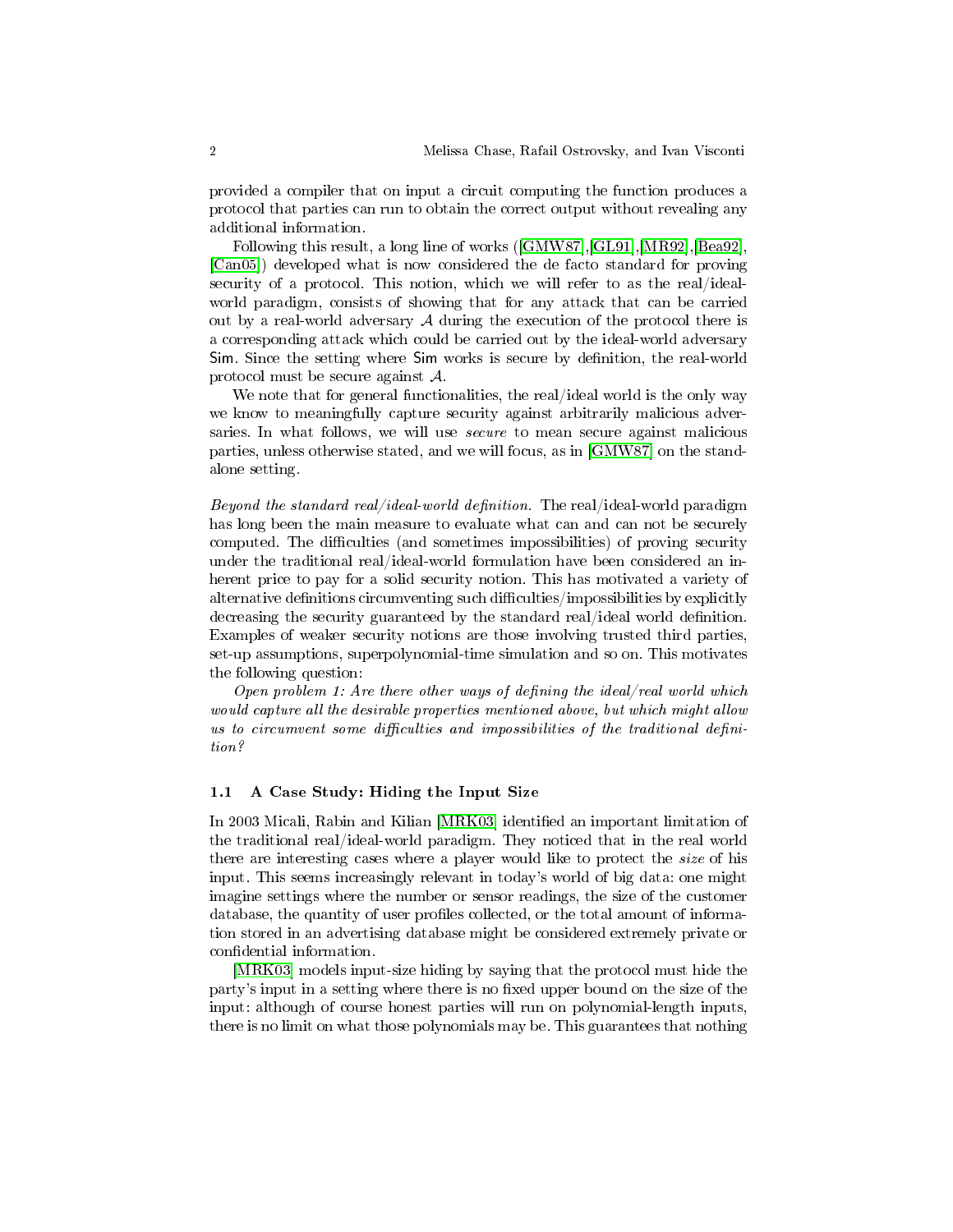is revealed about the input size, and has the additional advantage that it requires protocols where parties' efficiency does not depend on an upper bound, but only on the size of their actual input and the complexity of the functionality for that input.[4](#page-2-0) As discussed by [\[MRK03\]](#page-28-5), known previous results do not allow one to obtain such security (e.g., the [\[GMW87\]](#page-28-0) compiler inherently reveals the size of the input).

Previous work on input-size hiding. Micali et al. explored the case of a player  $P_0$  holding a set  $\Phi$  of polynomial but unrestricted size (i.e., not upperbounded by any fixed polynomial) and another player  $P_1$  holding an element x. Their function f always outputs x to  $P_0$  and outputs 1 to  $P_1$  if  $x \in \Phi$  and 0 otherwise. They gave a game-based solution called "Zero-Knowledge Sets" (ZK sets or ZKS), but achieving standard simulation-based security remained an open problem.

There have been a few other works in this direction. [\[IP07\]](#page-28-6) studied the evaluation of branching programs as another interesting application of input-size hiding secure computation. Their solution to the above problem in the setting of secure two-party computation (2PC) is round ecient, however it does not provide input-size hiding by the above definition (the length of the program that corresponds to the input of  $P_0$  is bounded), and they do not achieve simulationbased security. More recently, [\[ACT11\]](#page-27-2) focused on achieving input-size hiding set intersection and obtained an efficient scheme. Their solution only addresses semi-honest adversaries, and security is proved in the random oracle model.  $[CV12]$  proposed a construction that satisfies a modified real/ideal-world defi-nition specifically for the set membership functionality studied in [\[MRK03\]](#page-28-5); we will discuss below some of the challenges in extending this to cover general functionalities. The importance in practice of input-size hiding secure computation was considered in [\[CFT13\]](#page-27-3) where the authors presented an efficient protocol for size and position hiding private substring matching<sup>[5](#page-2-1)</sup>.

Very recently, [\[LNO13\]](#page-28-1) discussed the case of general functionalities, but again their constructions are limited to the case of semi-honest adversaries. This leads to the obvious question:

Open problem 2: Is it possible to construct input-size hiding protocols for general functionalities that are secure against malicious adversaries, or is revealing the size of players' inputs inherent in any general 2PC that achieves security against malicious adversaries?

Our variant of input-size hiding. Lindell et al. [\[LNO13\]](#page-28-1) also provide a general definition of input-size hiding secure computation, essentially extending the

<span id="page-2-0"></span><sup>&</sup>lt;sup>4</sup> It also has advantages in terms of concrete security in that it results in protocols where the efficiency of the simulator depends only on the complexity of the adversary (and not on some assumed upper bound on its input size).

<span id="page-2-1"></span> $5$  In this type of protocol the first party could for instance run on input a digitized genome while the second party could run on input a set of DNA markers. The goal in such an use of the protocol is to securely check whether the genome matches the markers, without revealing any additional information, not even the number of markers.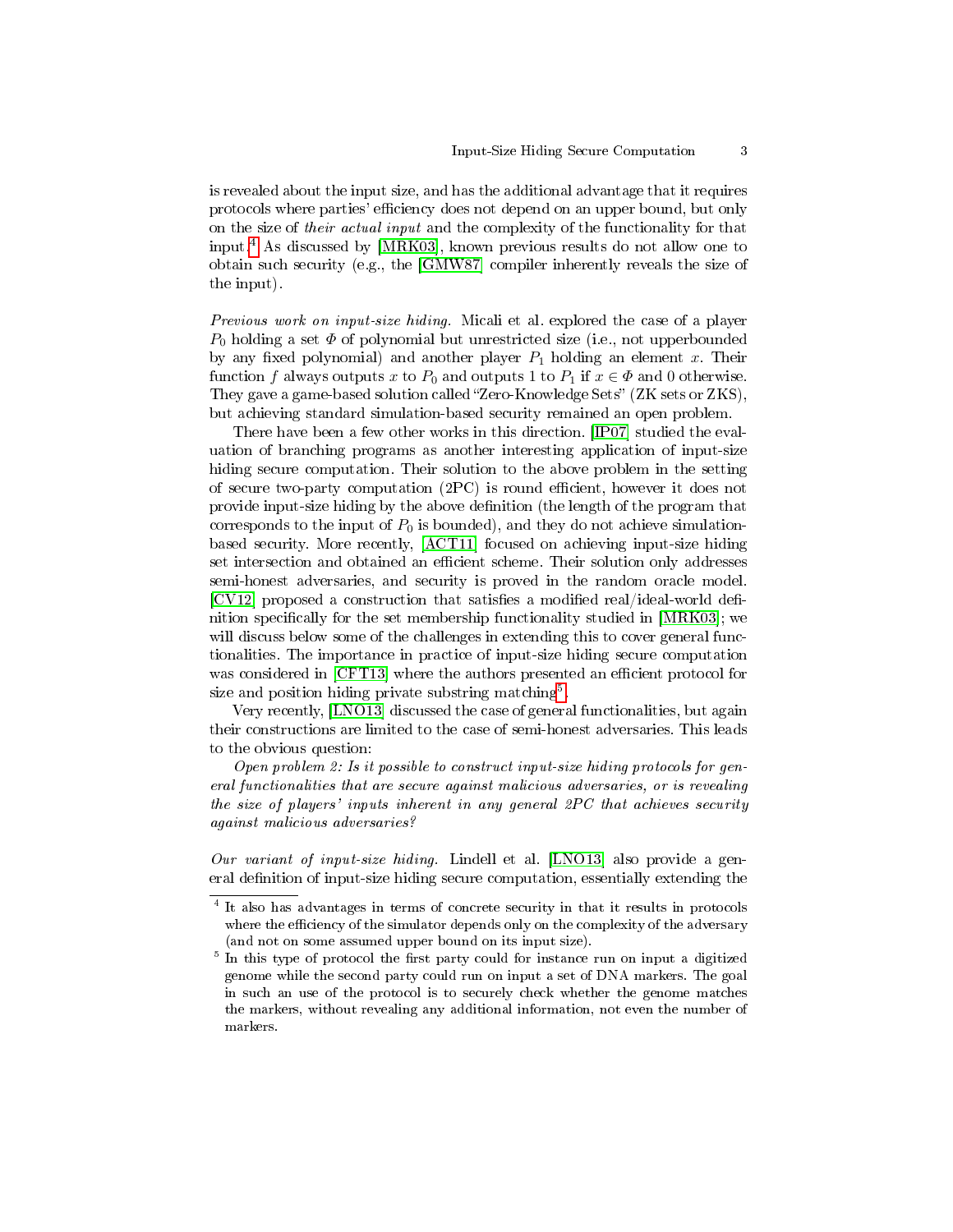real/ideal-world paradigm in the natural way, and a classification of different types of input-size hiding. Here we will focus on the case where the output size is fixed, and where only one party wants to hide the size of his input. For example, consider the setting where one party wants to run a set of proprietary computations on each element of another party's large private database, and obtain some aggregate results. If the computations can be described in fixed size but the size of the database is private, then our results apply.

As noted by Ishai and Paskin in [\[IP07\]](#page-28-6) and formally proven in [\[LNO13\]](#page-28-1) there exist some interesting functionalities for which two-sided input-size hiding is not possible, and similar cases where it is impossible to hide the size of the players' output. Thus, given that we want to achieve results for general functionalities, we restrict ourselves to the one-sided input-size hiding, fixed output-size setting.

We stress that in this work we do not aim to construct protocols for functionalities that work on superpolynomial-sized inputs but only protocols that work for any polynomial-sized input, without a fixed polynomial upper bound on the possible input size.

## 1.2 Limitations of the Real/Ideal-World Paradigm in the Input-Size Hiding Setting

Why input-size hiding secure 2PC is so tough to achieve. We first begin by recalling the [\[LNO13\]](#page-28-1) semi-honest input-size hiding protocol, again restricting to the case where only one party's input size is hidden (say  $P_0$ ) and where the output size is fixed and known. The protocol proceeds roughly as follows: First  $P_1$ generates an FHE key pair and sends the public key along with an encryption of his input  $x_1$  to  $P_0$ . Then  $P_0$  uses his input  $x_0$  and the FHE evaluation to evaluate  $f(x_0, x_1)$ . He sends the result back to  $P_1$ , who decrypts and outputs the result.<sup>[6](#page-3-0)</sup> The result is secure in the semi-honest model as long as the FHE is semantically secure and circuit private.

We can immediately see that this protocol is not secure against a malicious  $P_0^{\star}$ , since there is no guarantee that the ciphertexts that  $P_0^{\star}$  returns corresponds to  $f(x_0, \cdot)$  for some valid  $x_0$ . Instead  $P_0^{\star}$  could return an incorrect ciphertext to influence  $P_1$ 's output or to choose his input conditioned on  $x_1$ . More fundamentally, if we consider the real/ideal-world paradigm (which as we noted above is the only way we know to accurately capture security against malicious adversaries for general functionalities), we see that the simulator needs to be able to extract an input  $x_0$  to send to the functionality.

Traditionally, this problem is solved by requiring that the malicious party includes a proof of knowledge (PoK) of his input. In the input-size hiding setting, we could imagine using an input-size hiding PoK where the proof does not reveal the size of the witness (although as we will discuss later, these are not so easy

<span id="page-3-0"></span> $6$  For simplicity we consider the case where only  $P_1$  receives output, but similar issues occur in the setting where only  $P_0$  receives output, or where both parties receive input.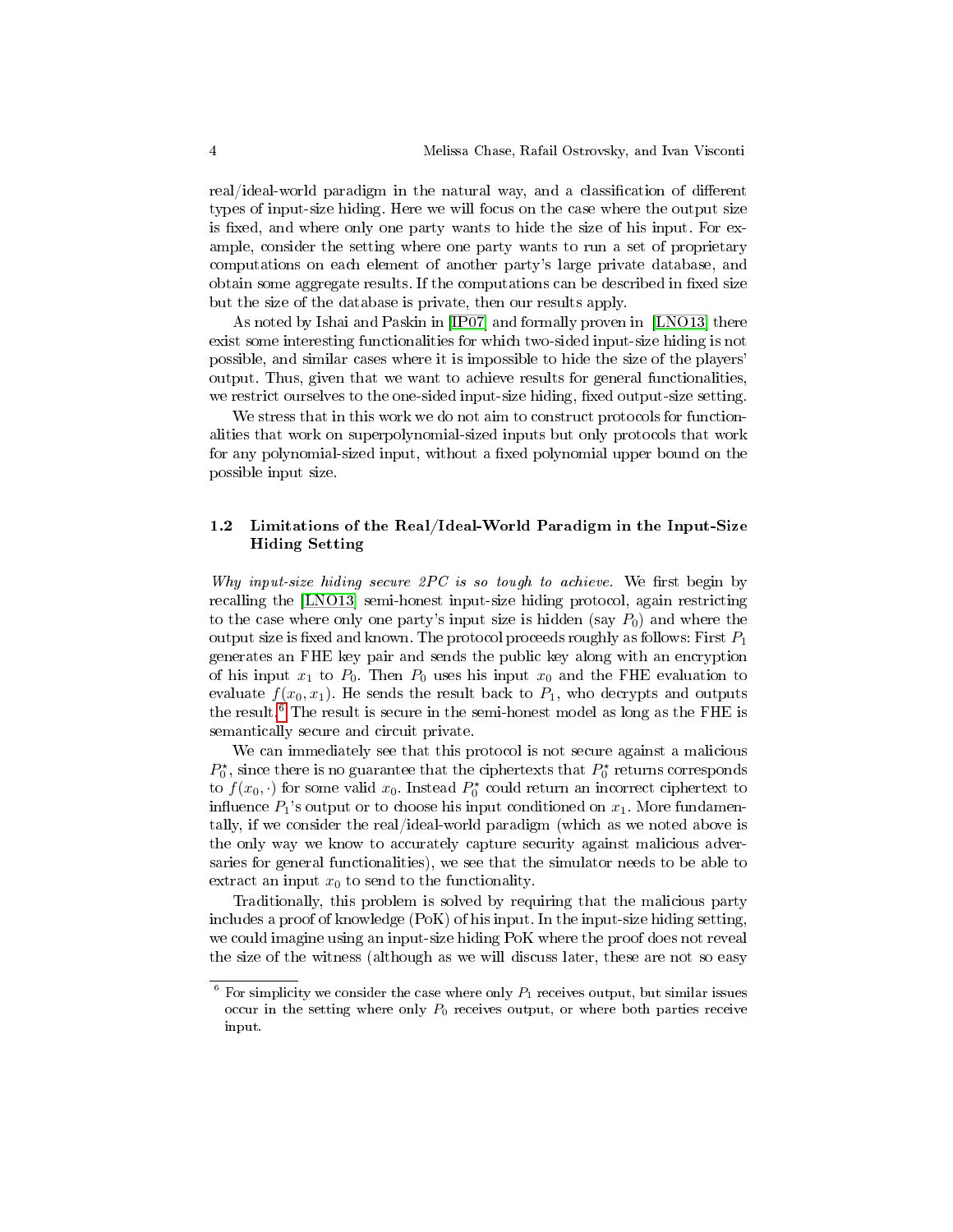to achieve). The simulator could then extract from this PoK and send the result to the functionality.

However, here we run into trouble: Recall that the protocol cannot fix any polynomial upper bound on the length of the prover's input (otherwise it would not really be input-size hiding). Now, suppose that an adversary  $P_0^{\star}$  decides to run the protocol using a superpolynomial-length input. Note that using a superpolynomial-length input does not necessarily mean that the adversary must be superpolynomial; it may be that the adversary is working with a compact representation a much longer input. And suppose that the adversary can find a way to efficiently run the protocol and generate a proof given only this short representation. Then finding a corresponding polynomial-time ideal-world adversary will be impossible: this ideal adversary would have to send the functionality an equivalent input (of superpolynomial size!) and this would require superpolynomial time. (Concretely think of the set membership function; if the set  $\Phi$  chosen by  $P_0^*$  consists of all k-bit strings such that the last bit is 0, then  $P_0^*$  has in mind an input of exponential size, and thus efficiently extracting this input will be impossible. Notice that  $P_0^{\star}$  could still be efficient because it is possible to represent that huge set as a small circuit.)

We could of course simply assume that we can design a PoK or more generally a protocol which an honest party can run on any polynomial-sized input, but for which no polynomial-time adversary can execute the protocol on any superpolynomial input. However, we argue that this seems inherently non-standard: essentially, we would be assuming an object which is easy on any polynomialsized input but becomes computationally infeasible as soon as the input is even slightly superpolynomial. This is therefore the inherent major difficulty. Even if  $P_0^{\star}$  is guaranteed to be efficient (polynomial time), we have no way of guaranteeing that the *input that*  $P_0^*$  *is implicitly using* is of polynomial size.

Formalizing the limitation of the real/ideal-world definition w.r.t. hiding the input size. Lindell et al. [\[LNO13\]](#page-28-1) conjectured that their construction (which is shown to be secure against semi-honest adversaries) could be augmented with a "proof of work" in order to be secure against malicious adversaries; essentially the idea was to solve the problem described above by requiring the adversary to prove that the size of his input is polynomial. Unfortunately currently there is no candidate construction for proofs of work under standard assumptions; moreover, as we just mentioned, non-standard assumptions seem inherent, in that a proof of work makes an assumption on the abilities of a polynomial-time adversary on a problem instance that is only guaranteed to be superpolynomial (rather than exponential). This prompts the following question.

Open problem 3: is it possible to achieve input-size hiding secure 2PC for all functionalities in the traditional real/ideal world without relying on proofs of work?

In Section [2.1,](#page-11-0) we formalize this notion of proofs of work, which we refer to as a proof of polynomial work or PPW. On the positive side, this seems to capture the intuition for what [\[LNO13\]](#page-28-1) use in their proposed extension to security against malicious adversaries. On the other hand, as we have discussed, these proofs of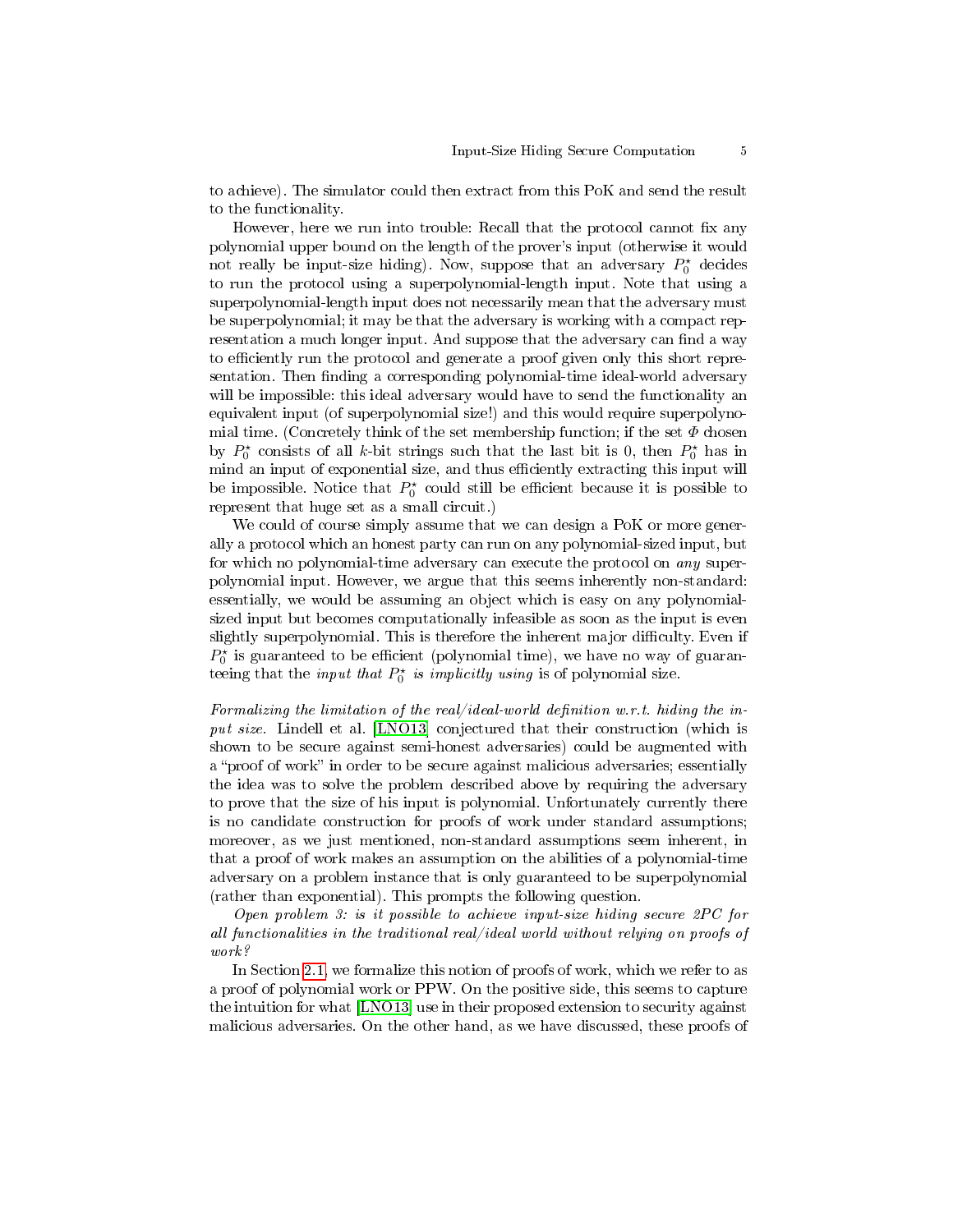work seem inherently to require non-standard assumptions. This then presents the next open question:

Open problem  $4$ : How can we meaningfully define input-size hiding secure 2PC if we are interested in constructions under standard assumptions?

#### 1.3 A New Ideal World

Given the above limitations, we take a step back and consider what we need from our security definition. The traditional real/ideal-world paradigm has three key features: 1) In the ideal world it is clear from inspection what functionality is provided and what an adversary can learn or influence. Indeed, players are simply required to send their inputs to a trusted functionality  $\mathcal F$  that will then evaluate the function and distribute the outputs to the players. This guarantees that even if  $P_0$  is corrupted<sup>[7](#page-5-0)</sup>: a) the output is correct and consistent with some valid input  $x_0$ , b)  $P_0$ 's choice of input  $x_0$  cannot depend on  $P_1$ 's input  $x_1$ , and c)  $P_0$  cannot cause a selective failure, i.e.  $P_0$  cannot cause the protocol to fail conditioned on the input chosen by  $P_1$ . 2) In the ideal world, security holds unconditionally. Again, this is important because we want it to be obvious that the ideal world provides the desired security. 3) The ideal world is efficient (i.e., the ideal functionality  $\mathcal F$  and the ideal adversary  $\mathsf{Sim}$  are polynomial time). This is crucial when we want to use secure computation as a part of a larger protocol: if a protocol achieves a real/ideal-world definition, then we can argue that we could replace it with  $\mathcal F$  and Sim. However if  $\mathcal F$  and Sim are inefficient, then the resulting game will not be polynomial time, and any reductions to standard hardness assumptions will fail.

Our key observation then is that in order to enforce these properties the functionality does not actually need to receive  $P_0$ 's input  $x_0$ . Instead it only needs a) to ensure that  $x_0$  is fixed and independent of  $x_1$ , and b) an efficient way to compute  $f(x_0, x_1)$  consistently with  $x_0$ .

The new ideal world. This leads to the following relaxation of the ideal world. Instead of requiring  $P_0$  to send his input directly, we instead require  $P_0$  to send an implicit representation of his input. The only requirement on this representation is that it must uniquely define the party's true input  $x_0$ .<sup>[8](#page-5-1)</sup> We will use  $\mathsf{Rep}(x_0)$  to denote some implicit representation corresponding to  $x_0$ . (Our ideal world will take the specification of this representation as a parameter; the definition will require that there exist a valid representation under which the real and ideal worlds are identical.)

Then in order to allow the functionality to compute  $P_1$ 's output, the ideal  $P_0$  will also send a circuit C describing how to compute the output given any input  $x_1$  from  $P_1$ . Finally, we require that this circuit C on input  $x_1$  produce not

<span id="page-5-0"></span><sup>&</sup>lt;sup>7</sup> We use corrupt  $P_0$  as an example: clearly the analogous properties also hold if  $P_1$  is corrupt.

<span id="page-5-1"></span><sup>8</sup> For our ideal world to be realizable, it must hold that any polynomial-sized input has a polynomial-sized representation.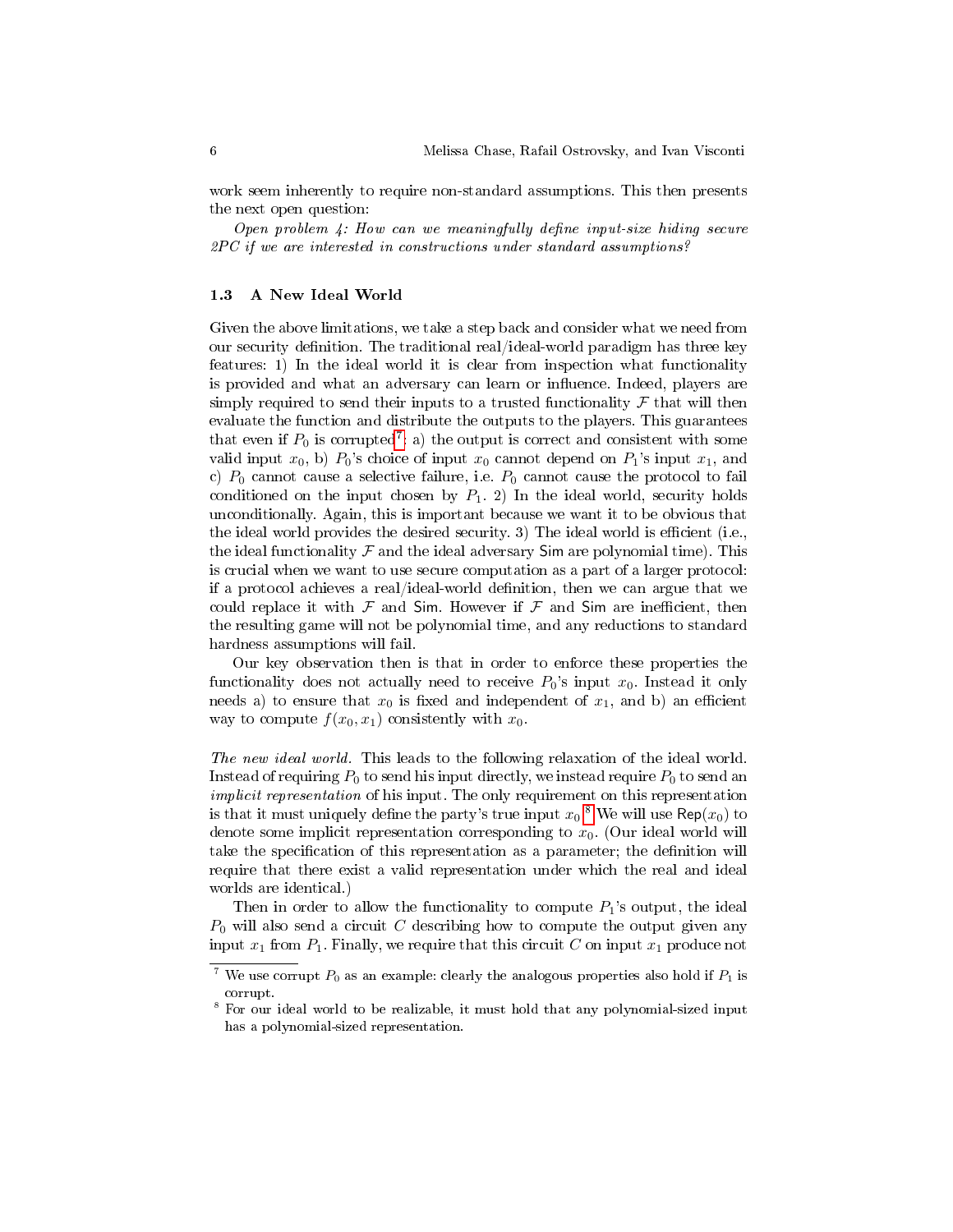only the output  $f(x_0, x_1)$ , but also some evidence that this output is correctly computed according to  $x_1$  and the input defined by Rep( $x_0$ ). Intuitively, because  $P_0$  sends Rep( $x_0$ ), this guarantees that  $x_0$  is fixed and independent of  $x_1$ , and because C provides evidence that its output is correct, we are guaranteed that (if the evidence is valid), the output provided to  $P_1$  is indeed  $f(x_0, x_1)$ . Finally, we note that the only way for  $P_0$  to cause a selective failure is for  $C(x_1)$  to output invalid evidence - in all other cases the functionality will send to  $P_1$  a valid output.

That leaves two issues to resolve: 1) how to formalize this "evidence", and 2) what happens if  $C(x_1)$  produces evidence that is invalid.

Executable proofs. Ignoring the implicit input for a moment, we might consider an ideal world which works as follows:  $\mathcal F$  receives from one of the parties  $P_0$  not only the input  $x_0$  but also a circuit C. Then, instead of computing the output directly, F, having obtained input  $x_1$  from  $P_1$ , runs  $C(x_1)$  to obtain  $(y, w)$ , where w is an NP witness for the statement  $y = f(x_0, x_1)$ . F verifies w and outputs y to  $P_1$  iff the verification succeeds.<sup>[9](#page-6-0)</sup> Clearly this is equivalent to the traditional notion of security because the NP witness unconditionally guarantees that  $\mathcal F$ produces the correct output.

Now, what if we want  $\mathcal F$  to be able to verify statements which may not be in NP? [10](#page-6-1)

We might want to consider cases where, rather than an NP-witness,  $\mathcal F$  is given some other kind of proof. As long as the proof is unconditionally sound and efficiently verifiable we still have a meaningful notion of security. If we want to consider more general languages, we might imagine providing  $\mathcal F$  with a PCP to verify instead of an NP witness. Because PCPs are unconditionally sound, this would still satisfy the first property. However, even if they can be verified efficiently, the PCPs for the language could still be exponentially long while as argued above, we want our ideal parties and  $\mathcal F$  to run in polynomial time, so it might be impossible for the ideal party to output an entire PCP. Thus we introduce the notion of an "executable proof". This is a new concept of proof that has similarities with classical proofs, interactive proofs and PCPs. However executable proofs differ from the above concepts since they focus on a giving to a verifier the capability of checking the veracity of a statement (potentially not in NP) by running a circuit (i.e., an executable proof) locally.

In particular we will make use of *executable PCPs*. An executable PCP is a circuit which on input  $i$  produces the  $i$ th bit of a PCP (i.e., a circuit representation of a PCP). Given a description of such a circuit,  $\mathcal F$  can run the PCP

<span id="page-6-0"></span>Addressing the case where verification fails is somewhat more subtle. See below for more discussion.

<span id="page-6-1"></span><sup>10</sup> For example in the context of input-size hiding protocols, as discussed above, we might consider the case where  $\mathcal F$  is given only a compact representation of  $x_0$  while the actual  $x_0$  may be of superpolynomial length. In this case it may be that verifying  $f(x_0, x_1) = y$  given only  $x_1$  and the representation of  $x_0$  is not in NP. (Note that in this case a witness that includes the explicit  $x_0$  would have superpolynomial length, and so would not be a valid NP witness.)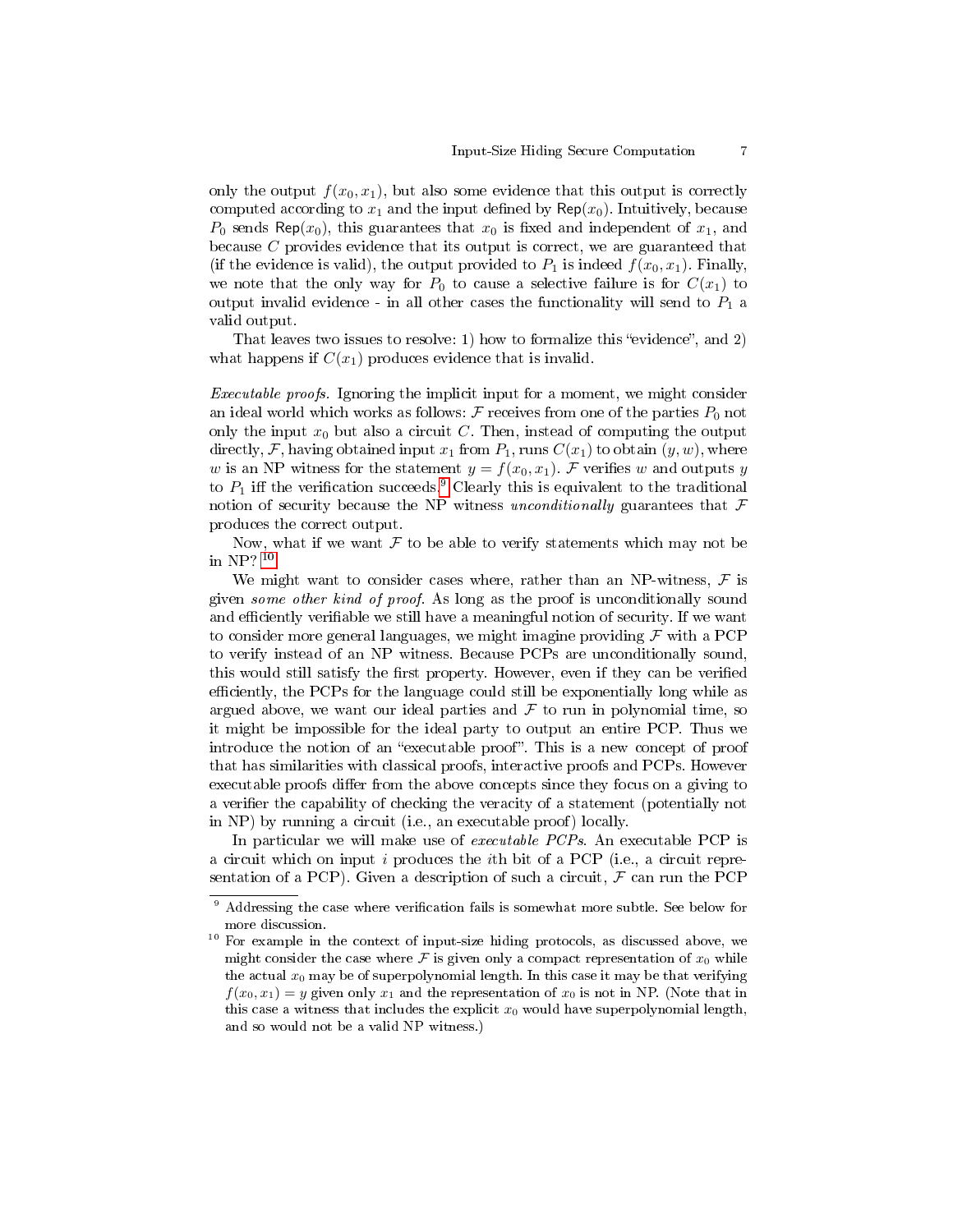verifier to unconditionally verify the statement. If the circuit representation is polynomial sized, this verification is efficient.

The nice point here compared to just using a witness for the statement is that the description of the executable PCP can be much shorter than a standard witness (it essentially depends on the complexity of describing the given witness); this will play a fundamental role in our constructions.

Ideal Errors. We solve the second issue by slightly modifying the notion of real/ideal-world executions. In the ideal world  $\mathcal F$  will verify the proof  $\pi$  and then complete the protocol only if the proof was accepting. If  $\pi$  failed in convincing  $\mathcal F$ , then  $\mathcal F$  will send  $P_1$  a special message "ideal error", indicating that the ideal input was invalid. Finally, our definition for secure computation will require that the real-world execution never produce this "ideal error" as output of  $P_1$ .<sup>[11](#page-7-0)</sup> This guarantees that in any secure realization any real world adversary must have a corresponding ideal world adversary who causes this error to occur in the output of the ideal  $P_1$  only with negligible probability. (This is because any ideal world execution in which the ideal honest player  $P_1$  outputs such an error with non-negligible probability would be instantly distinguishable from the real world where such an output for  $P_1$  cannot appear by definition).

We stress that the flow of data follows the standard notion of the real/ideal paradigm where players send data to  $\mathcal F$  first, and then  $\mathcal F$  performs a computation and sends outputs (waiting for the approval of  $A$  for fairness reasons) to players. By the unconditional soundness of the proof given by  $\pi$ , it is clear that the adversary is committed to an input and the output is consistent with that input (as long as "ideal error" does not occur). And finally, our ideal adversary runs in polynomial time, and the implicit input and the circuit  $C$  are produced by the ideal adversary; this means that  $\mathcal F$  will also run in polynomial time<sup>[12](#page-7-1)</sup>. Thus, our new formulation has all the desirable properties mentioned above. As a sanity check, we note that our definition is equivalent to the traditional real/ideal-world definition in the case where the input lengths are fixed known polynomials.

#### 1.4 Constructing Input-Size Hiding Under the New Definition

Finally, we show that our new definition is realizable. We show a protocol that satisfies our input-size hiding secure 2PC and that builds on top of several recent advanced tools, and follows the outline from the semi-honest construction of [\[LNO13\]](#page-28-1) described above. Roughly, we will use fully homomorphic encryption (FHE) as in [\[LNO13\]](#page-28-1) so that the adversary  $P_0$  can evaluate the function given only an encryption of  $P_1$ 's input, which will give privacy for  $P_1$ . To guarantee

<span id="page-7-0"></span> $11$  Technically we can guarantee this by requiring that the real execution replaces any "ideal error" in its output by  $\bot$ .

<span id="page-7-1"></span><sup>&</sup>lt;sup>12</sup> To see this note that a polynomial time adversary must produce polynomial sized circuits for the ideal input and the circuit  $C, \mathcal{F}$ 's operation consists of evaluating the circuit  $C$  and running a polynomial time verification algorithm on the proof produced by C, and polynomial sized circuits can always be evaluated in polynomial time and produce polynomial length output.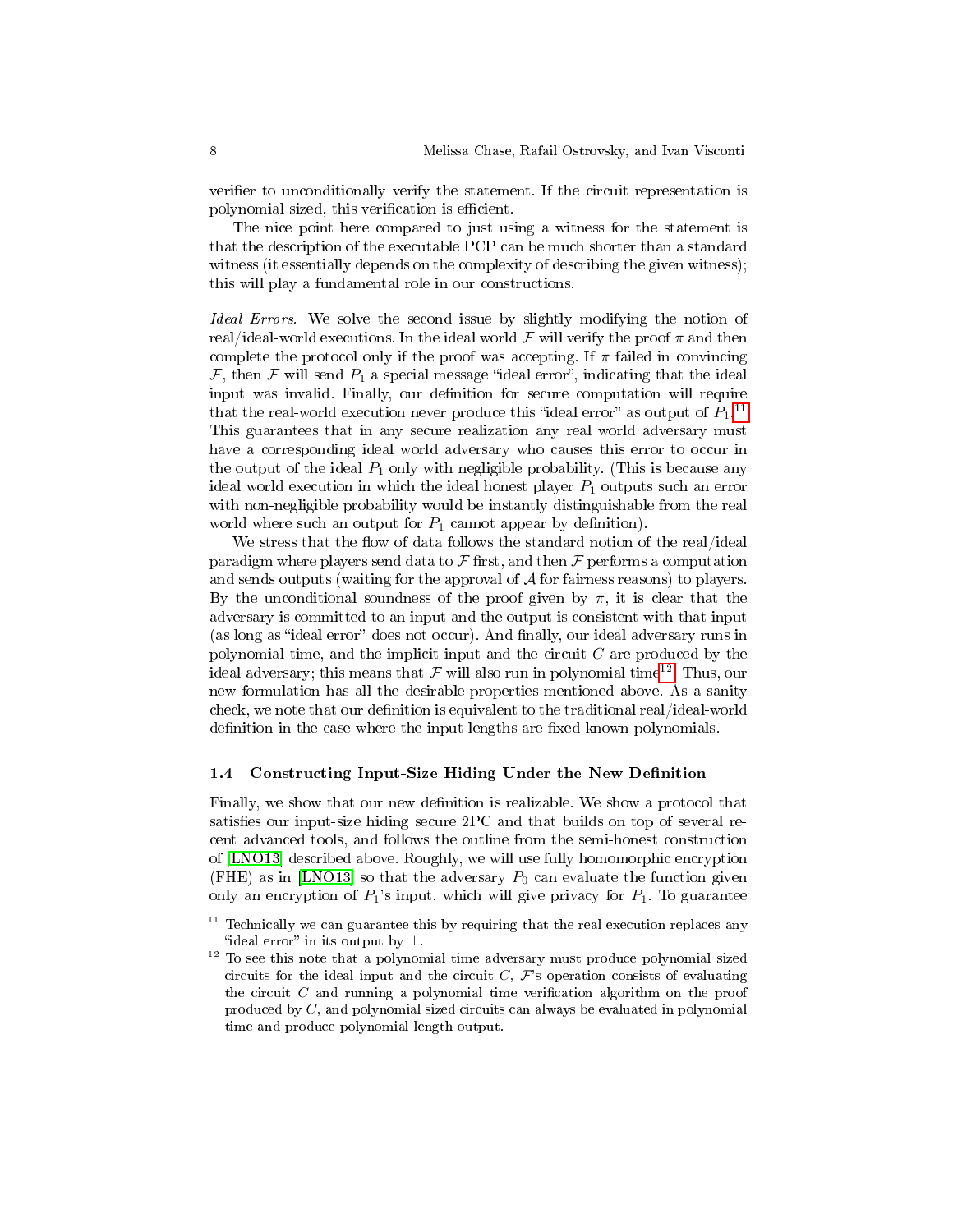that the adversary  $P_0$  must behave correctly we will require that  $P_0$  commit to (via an input-size hiding commitment) and prove knowledge of his input before receiving the ciphertext from  $P_1$ . However, in designing this proof of knowledge, we are faced with the issue discussed above of extracting a potentially very long input from a short proof of knowledge. To address this we will use a special proof of knowledge introduced by  $\left[$  CV12 $\right]$  called a "universal argument of quasi knowledge"  $(UAQK)$  that has short communication complexity and provides a (non-black box) extractor that outputs a *short* "implicit" representation of the witness. Therefore the issue of efficiently extracting from an adversary that has in mind a very large input is solved by extracting a small implicit representation of this input. Looking ahead to the proof, it is this implicit represent that will be used as Rep in the ideal world. After applying the FHE evaluation to compute an encryption of  $f(x_0, x_1)$ ,  $P_0$  is required to give a UAQK to prove knowledge of a PCP of proximity proving that her work on ciphertexts was done correctly. With a PCP of proximity, a verifier can verify the proof while accessing only selected bits of the statement and proof. Again looking ahead, the simulator will use the code of an adversary  $P_0$  and the extractor of the UAQK to generate a circuit which can output single bits of the PCP of proximity; such a circuit is used to instantiate the executable PCP in the ideal world. Here the use of PCPs of proximity is critical since they allow us to verify proofs by reading only small parts of statements and proofs. (This allows the functionality to verify correctness of the claimed output given only an implicit representation of  $P_0$ 's input.)

Concretely, our protocol can be instantiated by assuming FHE and CRHFs, this proves that our notion can be achieved under standard assumptions, avoiding random oracles [\[BR93,](#page-27-4) [CGH98\]](#page-28-7), non-black-box extraction assumptions [\[Dam92\]](#page-28-8) (see [\[Nao03\]](#page-29-0) about their non-falsiability), superpolynomial-time simulation, and proofs of work.

#### 1.5 Short Summary of Our Results

In this work we embark on the challenging task of defining and achieving inputsize hiding security against malicious adversaries under a simulation-based definition, following the spirit of  $[GMW87]$ . In Section [2.2](#page-13-0) we give a new definition of an ideal world that has all the desirable properties of the real/ideal paradigm mentioned above, and allows us to capture input-size hiding, thus answering the last open question. We pair this result with another contribution: in Section [2.1](#page-11-0) we show that achieving input-size hiding secure 2PC under the standard real/ideal-world formulation implies the existence of proofs of work. This solves the third problem and gives evidence of the power of our new formulation. Finally, in order to show that our size definition is realizable under standard assumptions, in Section [3](#page-19-0) we provide a construction which can be instantiated under FHE and CRHFs. Thus we also provide a solution to the second open problem. All together these results provide an answer to our first question: a demonstration of how considering a modified security model can still give mean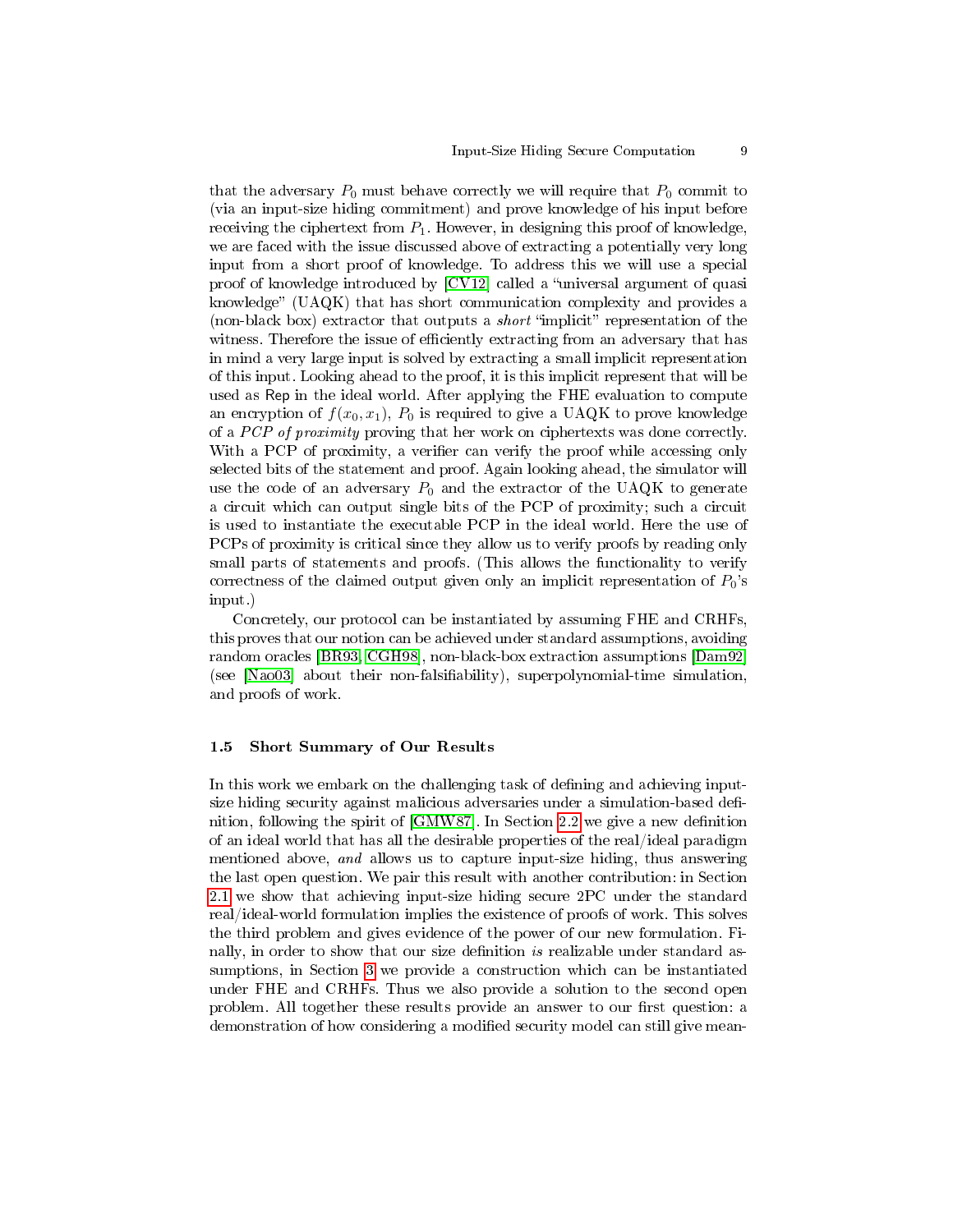ingful security while allowing us to circumvent impossibility results inherent in the traditional definitions.

## 1.6 Discussion

Other variations on the ideal world. One obvious alternative would be to simply allow for an unbounded functionality  $\mathcal{F}$ :  $\mathcal{F}$  could then extract the entire (potentially exponentially long) input from the implicit input  $C$ , and then compute the appropriate output. However, our aim here is a definition giving guarantees as close as possible to standard secure 2PC and, as mentioned above, one crucial property of secure 2PC is that the functionality is efficient.

We compare our variation of the ideal world with the simulation-with-aborts definition used for fairness issues. Simulation-with-aborts is a simple variation of [\[GMW87\]](#page-28-0) and must be used in light of an impossibility result. However it introduces a security weakness in the ideal world that is reflected in the real world. While our variation is somewhat less straightforward, it can be used to achieve a stronger security notion under standard assumptions. Our variation applied to the simulation-with-aborts definition, does not introduce any additional security drawback that can be reflected in real-world protocols. Moreover, it allows us to capture input-size hiding, and as we will see, it has the indisputable benefit that it can be realized under standard assumptions.

Timing attacks: input-size hiding is relevant also in practice. While input-size hiding computation may be theoretically interesting, one might ask whether it makes sense in practice. As already pointed out in [\[IP07,](#page-28-6) [CV12\]](#page-28-2), any protocol may be vulnerable to a basic timing attack in which an adversary can guess the size of the honest player's input purely based on the time he takes to perform each computation.

We note, however, that there are many practical scenarios where such attacks are not applicable. Indeed, in order to mount such an attack the adversary needs to be able to accurately estimate the resources of the other player; in many cases this may be difficult. Furthermore, in many applications a player may have time for preprocessing or access to large clusters (as in computations that are run only infrequently, or protocols involving cloud computing companies). Since the adversary will not know how much precomputation/parallelization has been used, it cannot conclude much about the size of the honest party's input. For example, the standard protocols for ZK sets allow for preprocessing: all computation that depends of the size of the input can be performed before any interaction occurs. We note that our definition does not preclude the existence of protocols for interesting functionalities that make use of precomputation/parallelization to prevent these basic timing attacks.

*Comparison with*  $[CV12]$ *.* Chase and Visconti  $[CV12]$  made a first step in this direction by defining and realizing a real/ideal-world notion for a functionality modeling  $ZK$  sets called "secure database commitment". The solution of  $[CV12]$ is based on two key ideas: 1) defining a modified ideal world; 2) simulating by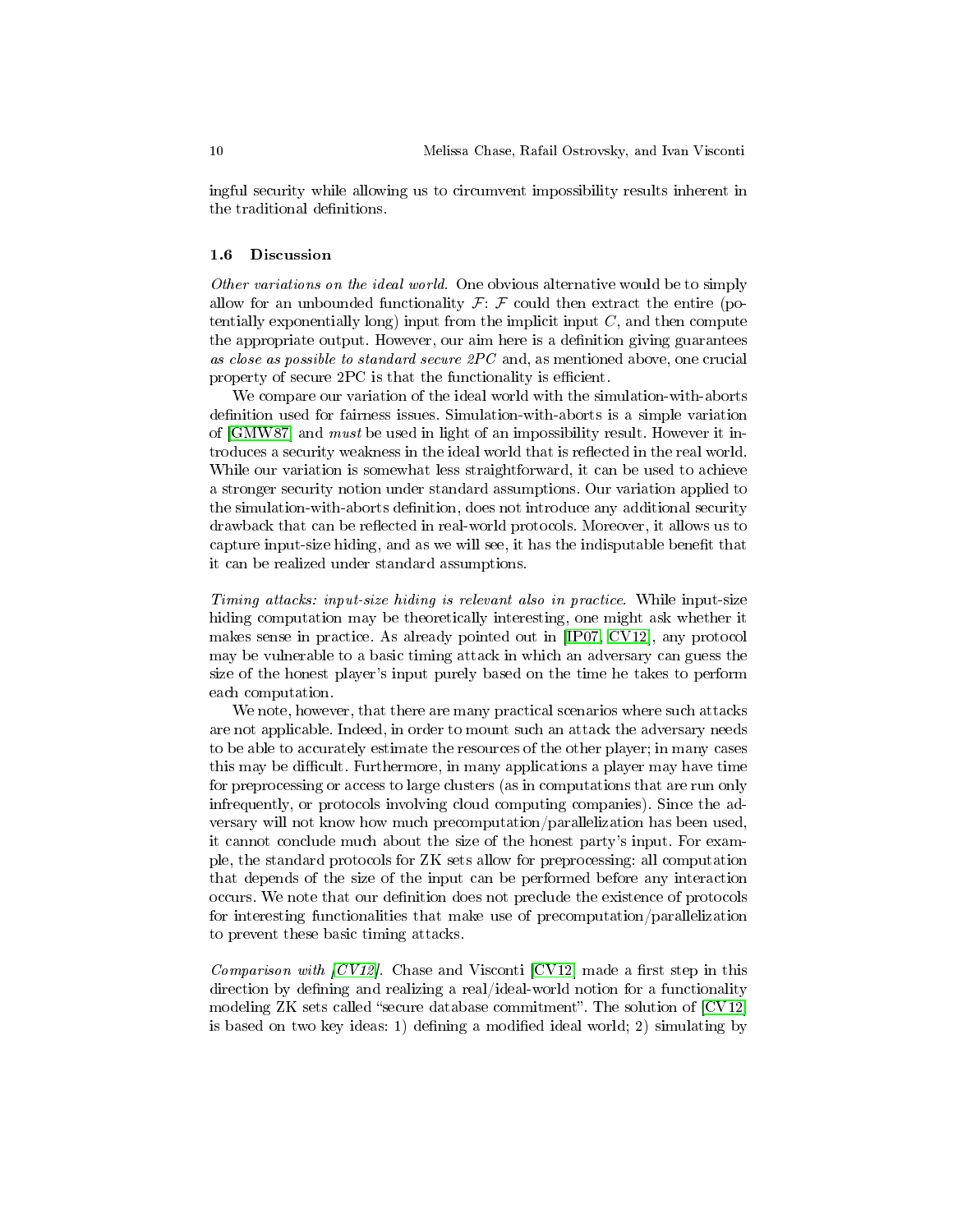relying on a new tool that implements a special form of proof of knowledge with short communication complexity. More specifically, they define an ideal world where (roughly) player  $P_0$  sends  $\mathcal F$  a circuit C which implicitly defines a set, while player  $P_1$  directly sends its input x. F will then compute  $(x, y = C(x))$ and send x to  $P_0$  and y to  $P_1$ . This ideal world is still perfectly secure because any circuit  $C$  uniquely defines a set (i.e., the set of all strings on which the circuit outputs 1).

Given this ideal world, they are still faced with the issue discussed above of extracting a potentially very long input from a short proof of knowledge. This was the original motivation for the introduction of UAQKs: The issue of efficiently extracting from an adversary that has in mind a very large input is solved by extracting a small implicit representation of this input. [\[CV12\]](#page-28-2) then shows how to construct an ad-hoc circuit that can be sent by  $Sim$  to  $\mathcal F$  from such an implicit representation.

Unfortunately, while the result of [\[CV12\]](#page-28-2) solves the problem left open by [\[MRK03\]](#page-28-5), their solution does not extend to other functionalities. One limitation of the approach in [\[CV12\]](#page-28-2) is that it gives input-size privacy and input privacy for  $P_0$  but no input privacy at all for  $P_1$ . This is appropriate for the functionality they consider, but obviously undesirable in general. The more significant issue, however, is that in the "secure database commitment" functionality the correctness of  $P_0$ 's input (the input whose size must be hidden) can be verified simply by inspection. Indeed  $\mathcal F$  can simply check that the provided circuit  $C$  has k input wires and only one output wire. This means that for every  $k$ -bit string  $x, C$  decides the membership or non-membership of x with respect to the unique set that is implicitly defined by C itself. Note that C both defines  $P_0$ 's input set and efficiently computes the set membership functionality. The obvious question then is whether this approach can be generalized.

Unfortunately for other functionalities the above approach fails spectacularly. The first issue is the possibility that  $P_0$  might send a circuit C whose behavior is not consistent with any valid input. For example, consider the function  $f(\Phi, x)$ that outputs the number of elements of  $\Phi$  that are greater than x. Now, if an adversary  $P_0$  sends a circuit C which is supposed to compute  $f(\Phi, \cdot)$  to the functionality, there is no way for the functionality to verify that this circuit  $C$ does compute such a function. For example, it is possible that  $C(x) > C(x')$  when  $x' < x$ , which clearly can not be consistent with any set  $\Phi$ . Thus, a functionality  $\mathcal F$  which simply receives a circuit  $C$  from  $\mathcal A = P_0^\star,$  and sends  $C(x)$  to  $P_1,$  would be clearly insecure. A second issue involves  $P_0^{\star}$  learning  $P_1$ 's input. Indeed, consider a circuit C that on input  $x_1$  instead of giving in output  $(y_0, y_1) = f(x_0, x_1)$ (i.e.,  $y_0$  for  $P_0$  and  $y_1$  for  $P_1$ ) outputs  $(x_1, y_1)$ . In this case  $P_1$  would get the correct output, but  $P_0^{\star}$  manages to learn  $P_1$ 's private input. A third issue is that of *selective failure*, in which  $P_0^*$  can adaptively corrupt  $P_1$ 's output depending on  $P_1$ 's input. For example,  $P_0^{\star}$  could compute a circuit that depending on the input  $x_1$  will output a value that is not in the output space of the function;  $\mathcal F$ might send this invalid output to  $P_1$  or send an error message, but in both cases  $P_1$ 's reaction would allow  $P_0^*$  to learn something about his input. Notice that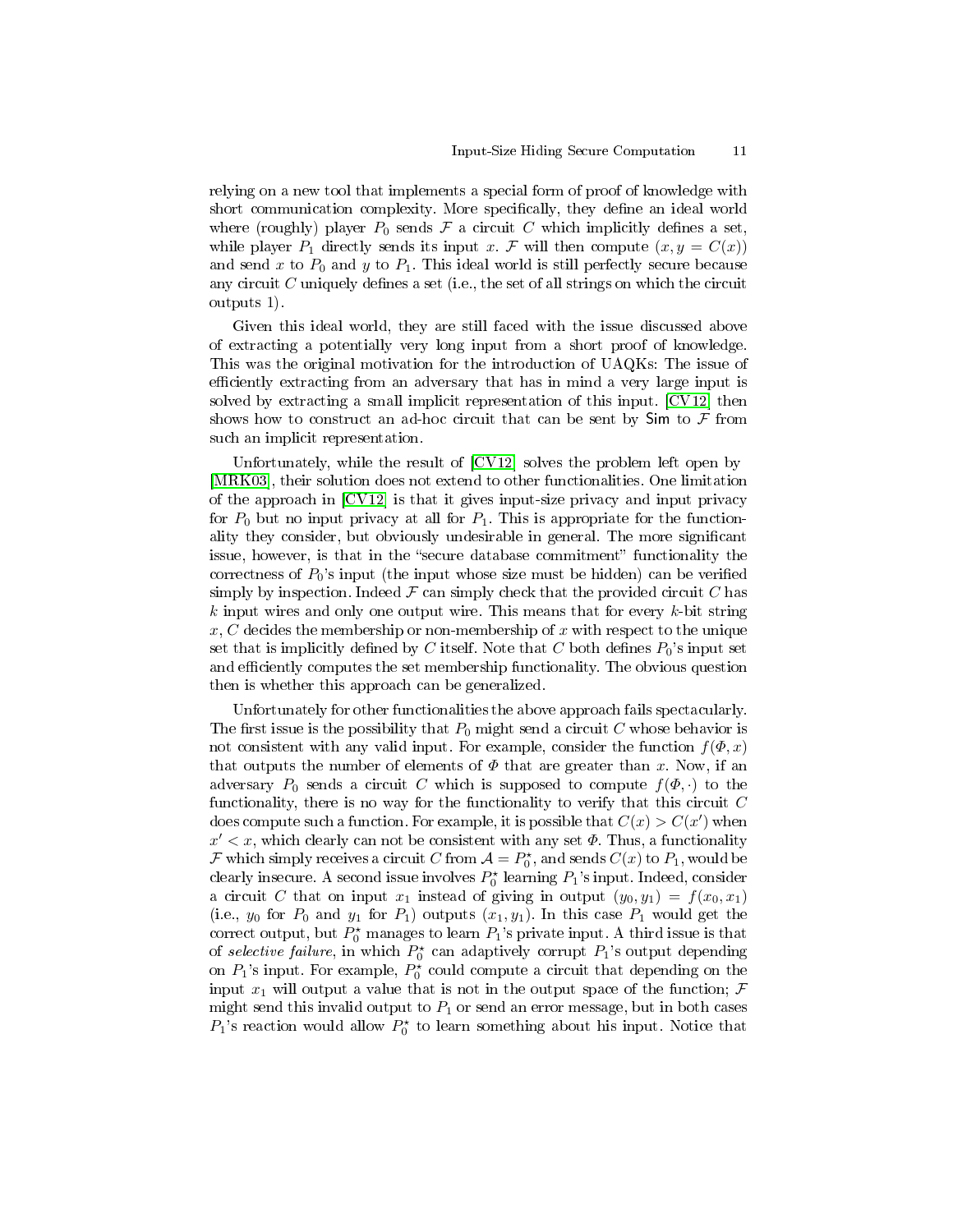the 1st and 3rd issues above also apply in case only  $P_1$  receives an output, while the 2nd issue also applies when only  $P_0^{\star}$  receives an output.

Our work avoids these issues by including the executable proof and an "ideal error" in the ideal world. A valid executable proof guarantees that the functionality will only output a result if it does correspond to  $f(x_0, x_1)$  for the specified  $x_0$ . The "ideal error" will guarantee that if  $C$  ever produces and invalid executable proof then the two worlds are clearly distinguishable; this holds because in the ideal world the functionality sends "ideal error" to  $P_1$  while by definition "ideal error" can not appear as output of  $P_1$  in the real world.

#### 1.7 Open Problems and Future Work

We observe that there are several new ideas here that might be interesting for future study. First, executable PCPs: what languages have polynomial-sized executable PCPs? Note that an efficient executable PCP is different from a PCP with efficient prover - the latter would require that the PCP be of polynomial length, whereas the PCP represented by an efficient executable PCP might be exponentially long; we only require that each bit be efficiently computable.

Our new ideal world also presents several interesting questions. First there is the use of executable PCPs (or more generally, any type of unconditionally sound proofs) in the ideal world: might this allow us to avoid some of the impossibility results in secure computation? Similarly, we propose an ideal world in which  $\mathcal F$ only receives an implicit representation, evaluates a program produced by one of the parties to obtain the output, and then merely verifies that the result is correct. Again, one might ask whether this gives more power than the traditional ideal world where  $\mathcal F$  receives the explicit input and computes the output itself.

We also introduce the idea of proofs of polynomial work (PPW) and show one possible application. Other interesting questions would be to look at possible constructions of PPW, or to formally show that PPW requires non-standard assumptions, or to consider other applications where PPW could be useful. One could also consider how to achieve input-size hiding using superpolynomial-time simulation.

We only study the simplest possible world here - we do not for example address the problem of composition, or of obtaining efficient protocols or those that would allow for preprocessing or parallelization. Finally, we leave the question of addressing the case of hiding the input-size of both players (at least for some functionalities) for future research.

## 2 Secure 2-Party Computation and Proofs of Work

#### <span id="page-11-0"></span>2.1 Input-Size Hiding and Proofs of Polynomial Work

We now show that when the standard ideal world is considered, input-size hiding is hard to achieve under standard assumptions since it implies some form of proof of work that we call proof of polynomial work. There have been many works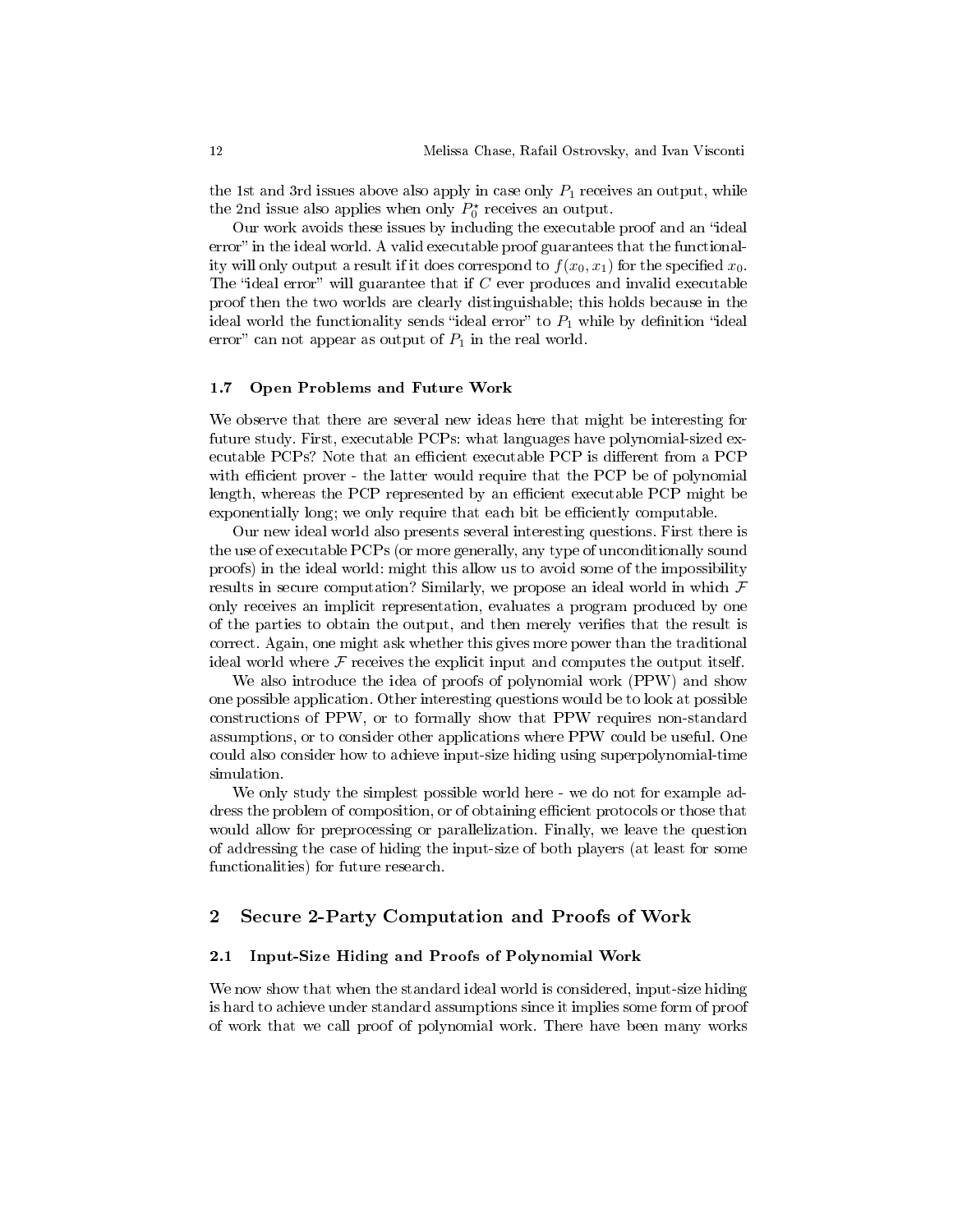studying proofs of work, going back to [\[DN92\]](#page-28-9). However, as far as we know our notion is not captured by any of the previous definitions.

Roughly, for security parameter k, a PPW is a protocol between  $P, V$  where P and V take as input a number n represented as a  $k$ -bit string. For honest players we expect n to be polynomial in k. For any polynomial time  $A$  playing as P we want a polynomial upper bound for the  $n$ 's on which he can cause V to accept. Intuitively this means that if  $A$  can convince V to accept an n, we know that it is bounded by a polynomial (i.e., there exists a polynomial  $p$  such that V will reject any  $n > p(k)$ .

**Definition 1.** A proof of polynomial work (PPW) is a pair  $(P, V)$  such that the following two properties hold: 1) (correctness) there exist fixed polynomials poly and poly' such that the running time of P and V for security parameter  $k$  and input  $n < 2^k$ , is respectively poly $(n)$  and poly $'(k)$ , and the output of V is 1. 2) (security) for every polynomial-time adversary  $A$ , there exists a polynomial p and a negligible function  $\mu$  such that for sufficiently large k, for any  $n \geq p(k)$ , V on input n, interacting with A outputs 1 with probability at most  $\mu(k)$ .

## Theorem 1. One-sided input-size hiding secure 2PC (secure with respect to the standard ideal world) implies the existence of a proof of polynomial work.

Proof. First, consider a PPW with a somewhat weaker security property, which only guarantees that A succeeds on  $n \geq p(k)$  with probability at most  $1/2 + \mu(k)$ for some negligible function  $\mu$ . Note that given a PPW with this weak security property, we could easily construct a PPW with the above property just by sequential composition. Thus, we focus here on showing that input-size hiding with a standard ideal/real-world security definition would imply a weak PPW.

We now show how to construct a weak PPW  $(P, V)$  by starting from a protocol for input-size hiding secure 2PC  $(P_0, P_1)$ . Consider the functionality  $\mathcal F$ that receives a set of integers from  $P_0$  and an integer n from  $P_1$  and proceeds as follows: if the set is the list of numbers from 1 to n, then  $\mathcal F$  outputs 1 to  $P_1$ , otherwise it outputs  $\perp$  to  $P_1$ . Now, suppose we had a protocol for F that hides the size of  $P_0$ 's input under the standard simulation-based definition of secure 2PC. If there exists an input-size hiding 2PC protocol for  $\mathcal F$  then we obtain the following PPW  $(P, V)$ : P plays as  $P_0$  on input  $\Phi = \{1, \ldots, n\}$  and wants to make V running on input  $n$  output 1; both parties use security parameter  $k$ . By efficiency of the 2PC we have that if n is represented as a  $k$ -bit strong, then V runs in time polynomial in k and P runs in time polynomial in n. And clearly by observation honest  $V(n)$  outputs 1 when interacting with honest  $P(n)$ . Therefore correctness is satisfied.

We then consider security. Suppose for contradiction that the weak PPW property does not hold. Then there exists a polynomial-time adversary  $A$  such that for all polynomials p and all negligible functions  $\mu$ , there are infinitely many k such that on some  $n > p(k)$  (where n is represented as a k-bit string), A causes  $V(n)$  to output 1 with probability greater than  $1/2 + \mu(k)$ .

2PC guarantees that for any  $A$  there is a 2PC simulator and a negligible function  $\mu'$  such that for all sufficiently large k, for all inputs n represented as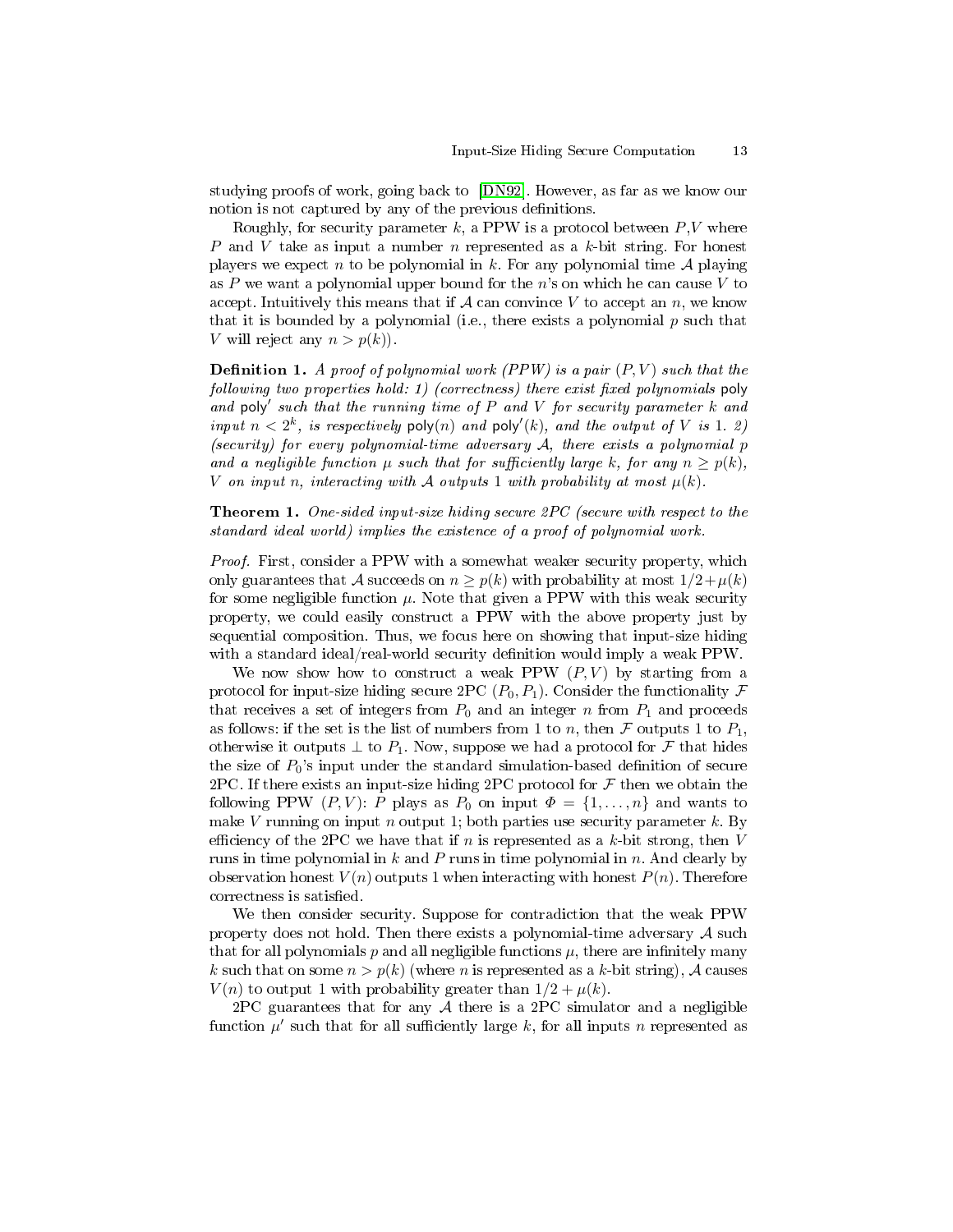$k$ -bit strings, the real and ideal executions can be distinguished with probability at most  $1/2 + \mu'$ .

Let p' be the running time of the 2PC simulator for A, let  $p = 2p'$ , consider  $\mu = 2\mu'$ , and let D be the 2PC distinguisher that outputs 1 if  $V(n)$  outputs 1, and a random guess otherwise. Note that the simulator is assumed to have expected running time  $p'(k) = p(k)/2$ , so with probability at least 1/2, it will run in time at most  $p(k)$ . However, in order to cause  $V(n)$  to output 1 it must output the set  $\{1, \ldots, n\}$  which requires at least n time. Thus, for  $n > p(k)$ , in the ideal game  $V(n)$  outputs 1 with probability at most  $1/2$ .

Now, if the weak PPW property does not hold, as explained above there are infinitely many k such that on some  $n > p(k)$ , A causes  $V(n)$  to output 1 with probability greater than  $1/2 + 2\mu'(k)$ . For every such n, D clearly succeeds in distinguishing real and ideal executions with probability greater than  $1/2+\mu'(k)$ . However, by 2PC security as we have said before, for all sufficiently long  $n, D$ must have advantage at most  $1/2 + \mu'(k)$ . Thus, we have reached a contradiction.

We do not have any candidate constructions based on standard assumptions. and in fact this seems difficult. We could of course construct them by direct relying on some number-theoretic assumptions, but this would require strong generic-group assumptions.

#### <span id="page-13-0"></span>2.2 Our New Definition: A New Ideal World

We give a new general formulation for 2-party computation; we will show later that under this formulation we can achieve 1-side input-size hiding secure computation for any functionality.

First let us informally review the standard ideal-world for secure 2PC of an efficient function  $f = (f_0(\cdot, \cdot), f_1(\cdot, \cdot))$ , considering the simulation-with-aborts variation. An ideal-world player  $P_b$  for  $b \in \{0,1\}$  sends his input  $x_b$  to a functionality  $\mathcal F$  and gets as output  $f_b(x_0, x_1)$ . An adversary  $P_b^{\star}$  after getting her output, can decide whether  $P_{1-b}$  should receive his output or not. The communication is always through  $\mathcal{F}$ .

In this work we consider the setting of *static* inputs and corruptions (e.g., inputs of both parties are specified before the execution of any protocol and the adversary corrupts one of the two players before the protocol starts). Furthermore, we consider secure computation protocols with *aborts* and no *fairness*. This notion is well studied in literature [\[Gol04\]](#page-28-10). More specifically, the adversary can abort at any point and the adversary can decide when (if at all) the honest parties will receive their output as computed by the function.

Before presenting our new definition, we will discuss a few necessary concepts.

Input sizes. In the discussion and denition below we will assume w.l.o.g. that  $P_0$  is the party who wishes to hide the size of his input. We use k to denote the security parameter. Honest  $P_0$ 's input length is assumed to be poly $(k)$  for some polynomial poly, although this polynomial is not fixed by the protocol or known to  $P_1$ . The input of  $P_1$  is then of a fixed length, so w.l.o.g. we assume it is a k-bit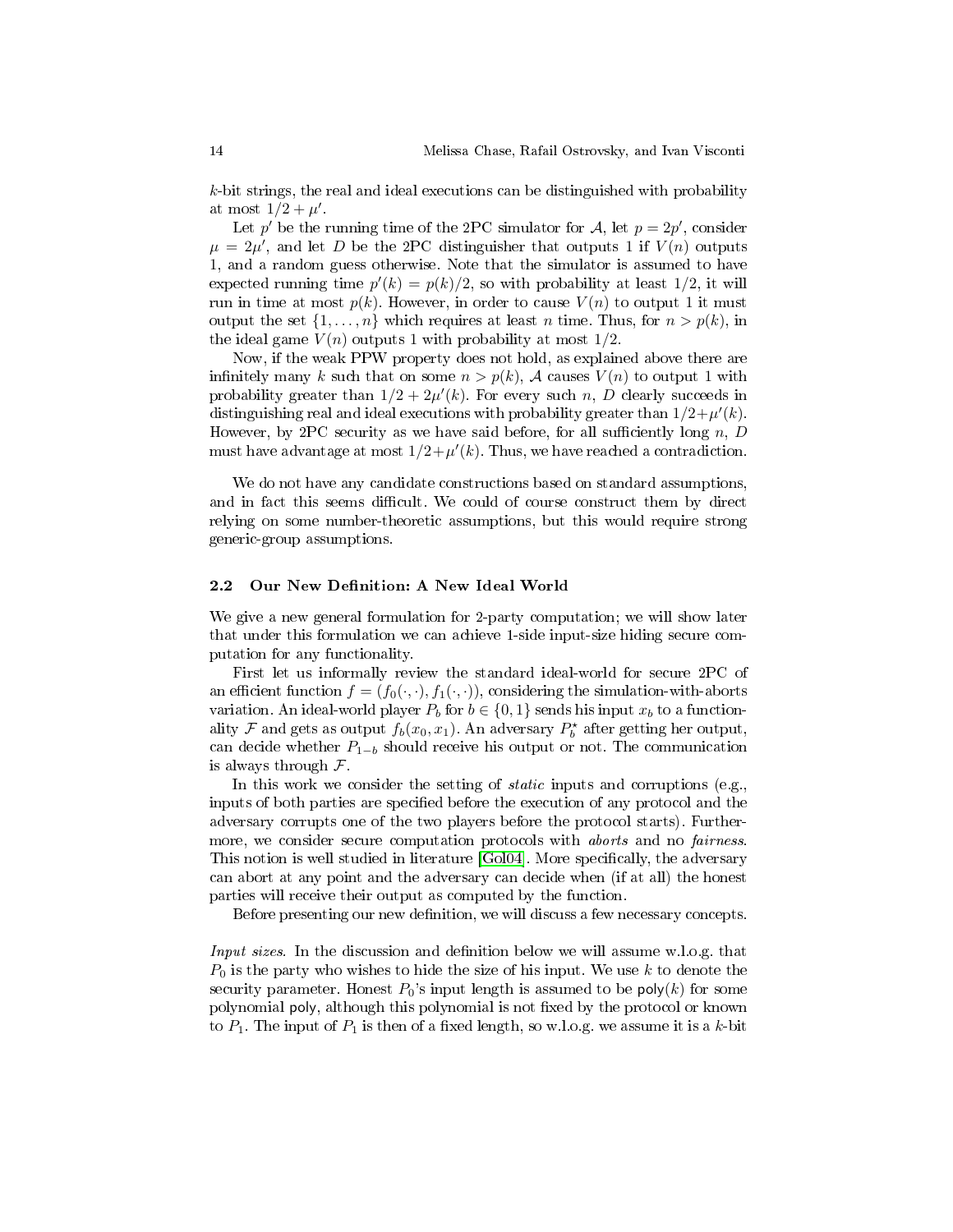string; we also assume that the output of the function  $f$  is always a  $k$ -bit string. All parties (honest and malicious) run in time polynomial in k. As discussed in Section [1,](#page-0-0) we want our ideal functionality  $\mathcal F$  to run in time polynomial in the size of the messages it receives from the parties; since the ideal parties are polynomial time (in  $k$ ), the functionality will be as well (this polynomial may depend on the adversary). Throughout the discussion, unless otherwise specified "polynomial" means a polynomial in the security parameter  $k$  which may depend on  $P_0^*$ .

Implicit representation of data. As discussed in Section [1,](#page-0-0) we will consider an ideal world in which one party only submits an implicit representation of this input. The only properties that we require for our definition is that this representation be efficiently computable for any polynomial-size input, and that the input is uniquely defined by its implicit representation. More formally, we say that an implicit representation is dened by a potentially unbounded function Decode :  $\{0,1\}^* \rightarrow \{0,1\}^*$ , which maps each implicit representation back to an input string, and an efficiently computable injective function Rep :  $\{0,1\}^* \to$ {0, 1} <sup>∗</sup> which computes an implicit representation of each input. We require that for all  $x \in \{0,1\}^*$ , Decode $(\mathsf{Rep}(x)) = x$ , and for any string x we refer to  $\mathsf{Rep}(x)$ as an implicit representation of the explicit string  $x$ .

One implicit representation which we will use often is the circuit representation, by which we mean a circuit that when queried on input  $i$  outputs the *i*-th bit of the explicit string.<sup>[13](#page-14-0)</sup> This representation can be of much shorter size (depending on the data), even potentially logarithmic in the length of the string. As an example, consider the  $2^k$ -bit string s where all odd positions are 0s while all even positions are 1s. Clearly, one can construct a circuit of size  $O(k)$  (therefore of size logarithmic in the size of  $s$ ) that on input i outputs the *i*-th bit of  $s$ . Given a circuit representation  $s'$  of a string s, we denote by  $s'(i)$  the *i*-th bit of the underlying explicit string.

Ideal errors. As discussed in Section [1,](#page-0-0) our formulation is based on an idealworld experiment whose output clearly specifies whether the computation has been performed correctly or whether something went wrong. Therefore, the honest player's output will be either (this is the good case) the canonical output corresponding to an element in the range of the function, or (this is the bad case) a special message ideal error that does not belong to the output space of the function. The ideal-world adversary in standard 2PC is allowed to stop the delivery of the output to the honest player, (to avoid fairness impossibility results proved in [\[Cle86\]](#page-28-11)), but will not be allowed to stop delivery of the ideal error message. (This ideal error represents a failure that should never happen in a secure real-world implementation, and we need it to be visible in the output of the ideal-world experiment.) This is similar to the way that ideal

<span id="page-14-0"></span> $13$  To make this formally injective we can define all invalid circuits to be implicit representations of 0.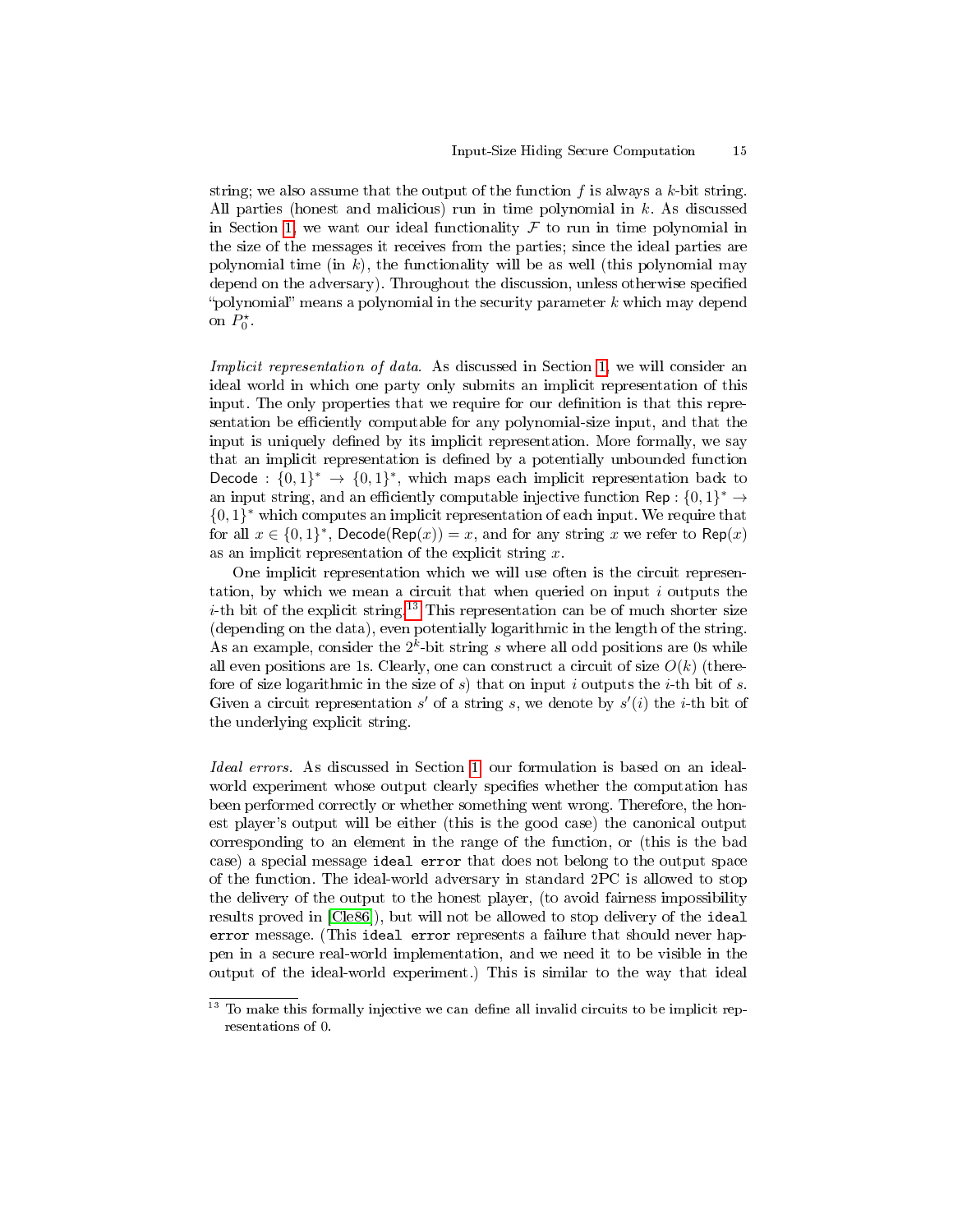world inconsistencies are handled in UC definitions (see for example  $\mathcal{F}_{SIG}$  in  $[Can03]^{14}$  $[Can03]^{14}$  $[Can03]^{14}$  $[Can03]^{14}$ .

We require by definition that ideal error does not occur in the real world. A real protocol is considered to be secure for a function  $f$  if: 1) for all real-world adversaries there exists an ideal-world adversary such that the executions in the real and ideal worlds are indistinguishable: 2) the honest parties in the real world execution do not ever output ideal error.<sup>[15](#page-15-1)</sup>

This means that for every real-world adversary, there must be an ideal-world adversary that causes the ideal honest party to output ideal error with at most negligible probability, but produces the same execution output (i.e., adversary's view and honest player output). This is because any ideal adversary that causes ideal error with non-negligible probability would make the two executions clearly distinguishable.

Our ideal error helps to define security because it characterizes the "bad" events of our ideal world; combining this with the fact that the real-world protocol never produces an ideal error and with the fact that any adversary of the real-world can be simulated in the ideal world, we get the desired security guarantees.

Special unconditionally sound proofs: executable PCPs. Our ideal functionality will be parameterized by an unconditionally sound proof system. We will say that a protocol satisfies input-size hiding for a given function if there exists an unconditionally sound proof system such that (for all adversaries there exists a simulator such that) the executions of the ideal and real worlds are indistinguishable. The only requirements we will make on this proof system are that it be unconditionally sound, with negligible soundness error, and that verification time be polynomial in the size of the proof. This does mean that we have some cryptographic tools in the ideal model, however the unconditional soundness means that security of the ideal model is not based on any computational assumption. As discussed in the intro, the ideal  $P_0$  will send to the functionality a circuit  $C$  which computes both the output and a proof; this proof will allow the functionality to verify correctness of that output in polynomial time (since the ideal-world adversary is polynomial time, this proof will have polynomial size). We require unconditionally sound proofs so that in the ideal world correctness holds unconditionally. Computational assumptions may risk the basic guarantee that the functionality be trivially secure.

When we prove security of our size-hiding protocol, we will instantiate the proofs in the ideal world with executable PCPs. An executable PCP for language  $L$  is defined by a probabilistic polynomial-time verifier  $V$ , and satisfies perfect

<span id="page-15-0"></span><sup>&</sup>lt;sup>14</sup> That functionality outputs an error and halts, which also makes the two games clearly distinguishable (the functionality never produces output for the honest party). We chose to make this explicit by dening the ideal error, but it has the same effect.

<span id="page-15-1"></span> $^{15}$  This can be enforced by requiring that a real-world experiment checks whether the honest party outputs ideal error, and if so replaces this output with  $\bot$ .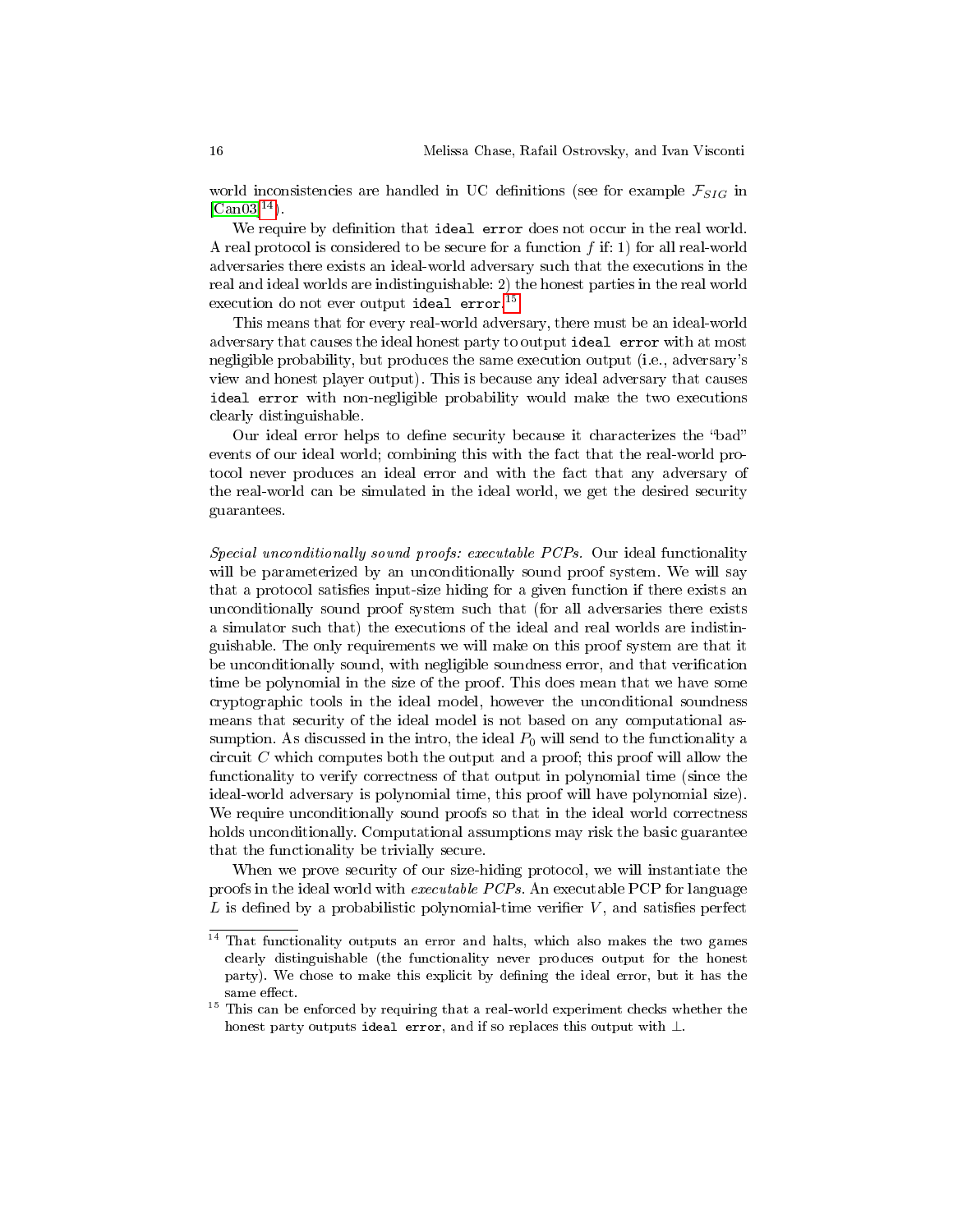completeness ( $\forall x \in L$ ,  $\exists \pi$  such that  $Pr[V(x,\pi) = 1] = 1$ ) and unconditional soundness ( $\forall x \notin L$ ,  $\forall \pi$ ,  $Pr[V(x, \pi) = 1]$  is negligible in the length of x), where the probabilities are over  $V$ 's random coins. Equivalently, we can view it as a circuit version of a PCP: the prover sends the verifier a circuit "computing" the PCP. In order to verify the PCP, the verifier will run the circuit on inputs corresponding to his PCP queries; the circuit's output will be viewed as the corresponding bit of the PCP; hence the name "executable PCP". (We will equivalently use the term executable proof.) We emphasize that the soundness is unconditional, so as argued above, we can use it in the ideal world. We will denote by  $EX_{\pi}$  a scheme implementing an executable proof, and by  $\pi$  an individual proof that can be verified by  $\mathcal F$ .

Functionalities. In 2PC, the output computed by the functionality  $\mathcal F$  is a function  $f(x_0, x_1)$  of the inputs  $x_0$  and  $x_1$  received from  $P_0$  and  $P_1$ ; traditionally f is described by a circuit. This means that the size (or at least an upperbound) of inputs and outputs is fixed as specified by the domain and range of  $f$ . For instance, if f is the set intersection function, we have that the domain of f fixes a bound on the number of elements in each player's set. Instead, in our setting we want honest players to have inputs of unrestricted length, because any fixed polynomial bound inherently reveals some information about the size of the inputs. For every input length there should be a different function for implementing the same functionality. We need therefore a concise formalization of a functionality that corresponds to a family of functions accommodating different input lengths.

The natural way to formalize this consists of describing the functionality as a deterministic efficient machine M, than on input a pair  $(1^i, 1^j)$  outputs the circuit  $C_{f_{i,j}}$ . For each i, j, such a circuit describes the function  $f_{i,j}$  that has the appropriate domain to accommodate inputs of size  $i$  and  $j$ . (Note that we will assume throughout that the length of the output is always bounded and independent of i and j.) We will focus here on the case of hiding the size of the input of only one player, so we will only need to consider families indexed by a single size parameter (i.e.,  $M(1^i)$ ,  $C_{f_i}$  and  $f_i$ ). We denote by f the family of functions.

On using circuits instead of Turing machines. Circuits have the advantage that any circuit produced by a polynomial time machine will run in polynomial time on all inputs; using them for implicit input makes clear that the functionality is efficient. Using circuits for the functions  $f_{i,j}$  is arbitrary but closer to other 2PC work.

Putting this together. We follow the outline suggested in Section [1.](#page-0-0) Formally, we require  $P_0$  to send to  $\mathcal F$  an implicit representation  $\bar{x}_0$  of its input  $x_0$ , and a circuit C that for any input x outputs the pair  $((y_0, y_1), \pi)$  where  $(y_0, y_1) = f(x_0, x)$ . Here  $\pi$  is a proof that can be used by F to check unconditionally that  $(y_0, y_1)$ is correct according to  $f, x$  and  $\bar{x}_0$ . F will therefore check the correctness of the proof given by  $\pi$ . If  $\pi$  convinces  $\mathcal{F}$ , then  $y_0$  is sent to  $P_0$  and  $y_1$  is sent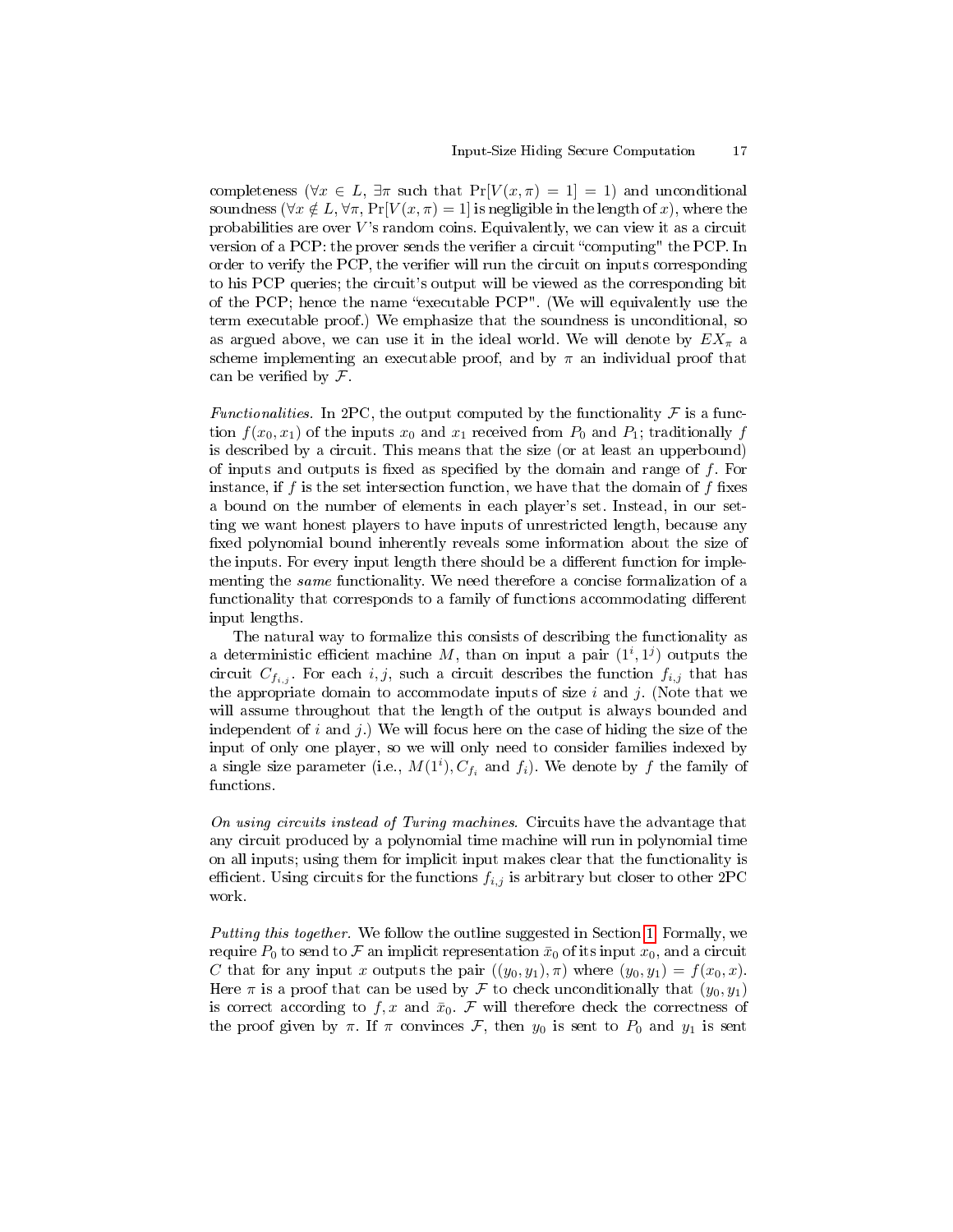to  $P_1$ , keeping in mind that in this case output delivery to an honest player is conditioned on the approval of the adversary. If instead  $\mathcal F$  is not convinced by  $\pi$ , then F does not send any output to  $P_0$  and sends ideal error to  $P_1$ , without waiting for  $P_0$ 's approval.

Execution in the ideal world. We now describe an ideal execution with a PPT adversary Sim who has auxiliary input z and controls one of the parties. The PPT trusted third party that computes  $f = \{f_i\}_{i \in \mathcal{N}}$  will be denoted by F. Without loss of generality, let  $P_0$  be the player interested in keeping the size of his input private. We will first describe the execution in the setting in which the adversary  $Sim$  controls  $P_1$ , then follow with the setting in which the adversary controls  $P_0$ .

- 1. Inputs: Sim receives as input  $x_1$  and auxiliary input z, party  $P_0$  receives as input  $x_0$  and constructs a triple  $(i, \bar{x}_0, C)$ , where  $i = |x_0|$ ,  $\bar{x}_0$  is an implicit representation of  $x_0$ , C as described above computes  $f_{|x_0|}(x_0, \cdot)$  and the executable PCP.
- 2.  $P_0$  sends input to trusted party: upon activation,  $P_0$  sends  $(i, \bar{x}_0, C)$  to  $\mathcal{F}$ .
- 3. Sim sends input to  $\mathcal F$  and receives output: whenever Sim wishes, it may send a message  $x'_1$  to  $\mathcal{F}$ , for any  $x'_1$  of its choice. Upon receiving this message, F computes  $((y_0, y_1), \pi) = C(x_1'),$  verifies  $\pi$ , and sends  $y_1$  to Sim. (Once an output has already been sent to Sim, all further input messages are ignored by  $\mathcal{F}$ .)
- 4. Sim instructs  $F$  to answer  $P_0$ : when Sim sends a message of the type end to F, F sends  $y_0$  to  $P_0$ . If inputs have not yet been received by F, then F ignores message end.
- 5. Outputs:  $P_0$  always outputs  $y_0$  that it received from  $\mathcal{F}$ . Sim may output an arbitrary (probabilistic polynomial-time computable) function of its auxiliary input z, the initial input  $x_1$ , and the output obtained from  $\mathcal{F}$ .

The ideal execution of  $f = \{f_i\}_{i\in\mathcal{N}}$  using implicit representation Rep and an executable PCP  $EX_{\pi}$  (with security parameter k, initial inputs  $(x_0, x_1)$  and auxiliary input  $z$  to Sim), denoted by

 $\text{IDEAL}_{f, \textsf{Sim}, \textsf{Rep}, EX_\pi}(k, x_0, x_1, z)$  is the output pair of  $P_0$  and  $\textsf{Sim}\ \text{from the above}$ execution. We now consider the case in which the adversary Sim corrupts  $P_0$ while  $P_1$  is honest.

- 1. Inputs:  $P_1$  receives as input  $x_1$ , Sim receives as input  $x_0$  and auxiliary input z.
- 2.  $P_1$  sends input to F: upon activation  $P_1$  sends  $x_1$  to F.
- 3. Sim sends input to  $F$  and receives output: whenever Sim wishes, it may send a message  $(i', \bar{x}'_0, C')$  to  $\mathcal{F}$ . Upon receiving this message,  $\mathcal{F}$  computes  $((y_0, y_1), \pi) = C'(x_1)$ . F then verifies  $\pi$  to check unconditionally that the pair  $(y_0, y_1)$  corresponds to  $f_{i'}(x'_0, x_1)$  where  $x'_0$  is the explicit representation of  $\bar{x}'_0$  and  $i' = |x'_0|$ . If the proof given by  $\pi$  is not accepting,  $\mathcal F$  sends ideal error to  $P_1$ . If the proof given by  $\pi$  is accepting,  $\mathcal F$  sends  $y_0$  to Sim. (Once output has been sent to either  $P_1$  or Sim, all further input messages are ignored by  $\mathcal{F}$ )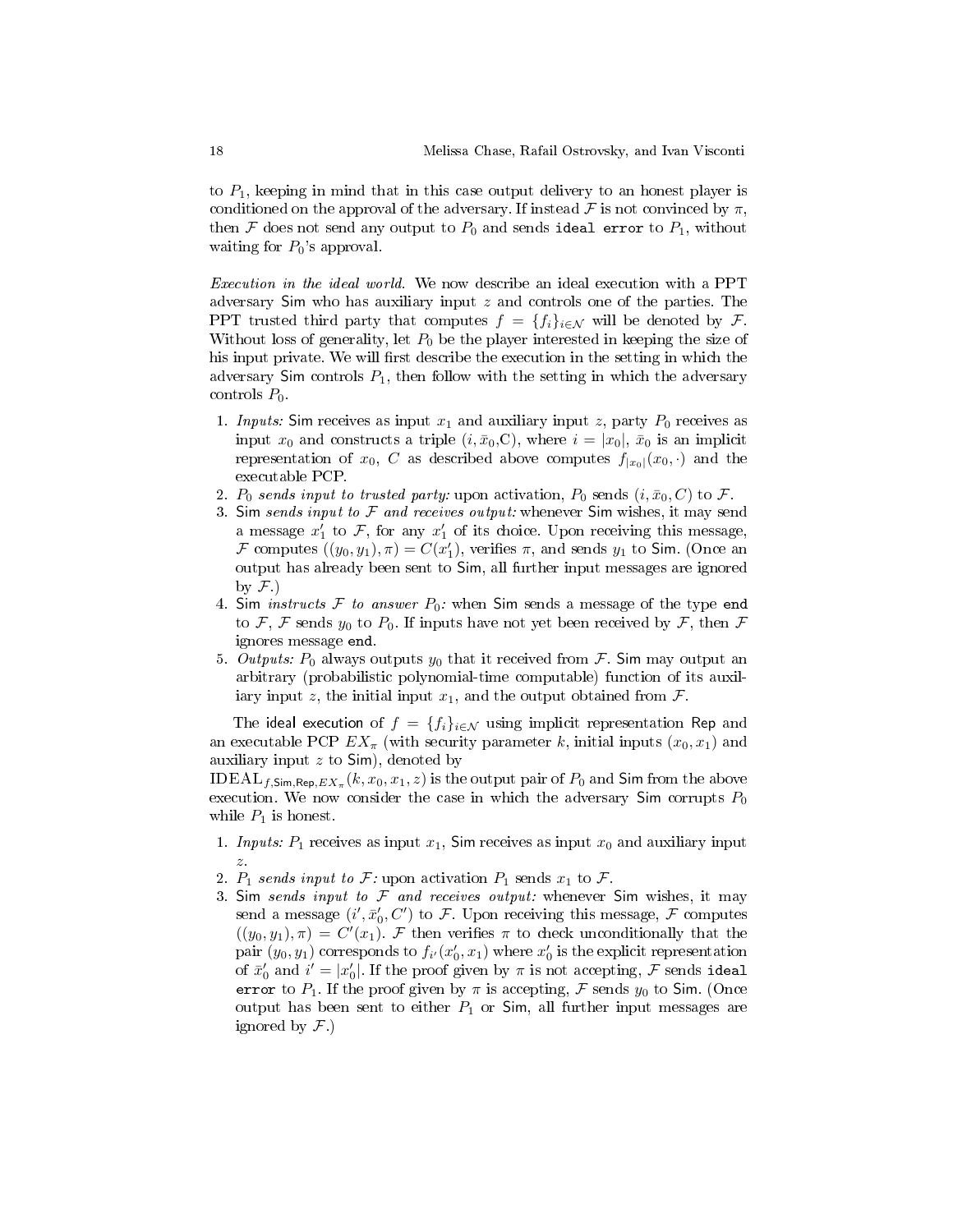- 4. Sim *instructs* F to answer  $P_1$ : when Sim sends a message of the type end to F, F sends  $y_1$  to  $P_1$ . If inputs have not yet been received by F or ideal error was sent to  $P_1$ ,  $\mathcal F$  ignores message end.
- 5. Outputs:  $P_1$  outputs whatever it received from  $\mathcal F$  (i.e., ideal error or  $y_1$ ). Sim may output an arbitrary (probabilistic polynomial-time computable) function of its auxiliary input z, the initial input  $x_0$ , and the output  $y_0$ obtained from F.

The ideal execution of  $f = \{f_i\}_{i \in k}$  using implicit representation Rep and an executable PCP  $EX_{\pi}$  (with security parameter k, initial inputs  $(x_0, x_1)$  and auxiliary input  $z$  to  $Sim$ ), denoted by

 $\text{IDEAL}_{f, \textsf{Sim}, \textsf{Rep}, EX_\pi}(k, x_0, x_1, z)$  is the output pair of  $\textsf{Sim}$  and  $P_1$  from the above execution.

Execution in the real world. We next consider the real world in which a real twoparty protocol is executed (and there exists no trusted third party). Formally, a two-party protocol  $\Pi = (H_0, H_1)$  is defined by two sets of instructions  $H_0$  and  $\Pi_1$  for parties  $P_0$  and  $P_1$ , respectively. A protocol is said to be polynomial time if the running times of both  $\Pi_0$  and  $\Pi_1$  are bounded by fixed polynomials in the security parameter  $k$  and in the size of the corresponding inputs.

Let f be as above and let  $\Pi$  be a PPT two-party protocol for computing f. In addition, assume that a non-uniform PPT adversary (with non-uniform input z) controls either  $P_0$  or  $P_1$ . We describe the case in which the party  $P_1$ is corrupted, and therefore we will denote it as  $\mathcal{A} = P_1^{\star}$ . The setting in which party  $P_0$  is corrupted proceeds in a similar manner. The adversary  $\mathcal{A} = P_1^{\star}$  on input  $x_1$  starts by activating  $P_0$ , who uses his input  $x_0$  and follows the protocol instructions  $\Pi_0$  while the adversary  $\mathcal{A} = P_1^{\star}$  follows any arbitrary polynomial time strategy. Upon the conclusion of this execution  $P_0$  writes its output from the execution on its output-tape while the adversary  $\mathcal{A} = P_1^{\star}$  may output any arbitrary polynomial time function of its view of the computation. To enforce the condition that ideal error never occurs in the output of the real execution we require that if ideal error does occur in the output of the honest party, the real-world execution will replace it with  $\perp$ . The real-world execution of  $\Pi$ (with security parameter k, initial inputs  $(x_0, x_1)$ , and auxiliary input z to the adversary  $\mathcal{A} = P_1^{\star}$ ), denoted by  $\text{REAL}_{\Pi, P_1^{\star}}(k, x_0, x_1, z)$ , is defined as the output pair of  $P_0$  and  $\mathcal{A} = P_1^*$ , resulting from the above process.

Security as emulation of real-world attacks in the ideal world. We can now define security of protocols. Loosely speaking, a 2-party protocol  $\Pi$  is 1-sided input-size secure if there exist Rep and  $EX_{\pi}$  such that for every real-world PPT adversary  $\mathcal{A} = P^*$ , there exists an ideal-world PPT adversary Sim such that for all pairs of initial inputs  $(x_0, x_1)$ , the outcome of the ideal execution using Rep and  $EX_{\pi}$ with adversary Sim is computationally indistinguishable from the outcome of a real protocol execution with  $A = P^*$ . We now present a formal definition.

<span id="page-18-0"></span>**Definition 2.** Let f and  $\Pi$  be as above.  $\Pi$  is said to securely compute f if there exists an executable PCP  $EX_{\pi}$  and an implicit representation Rep such that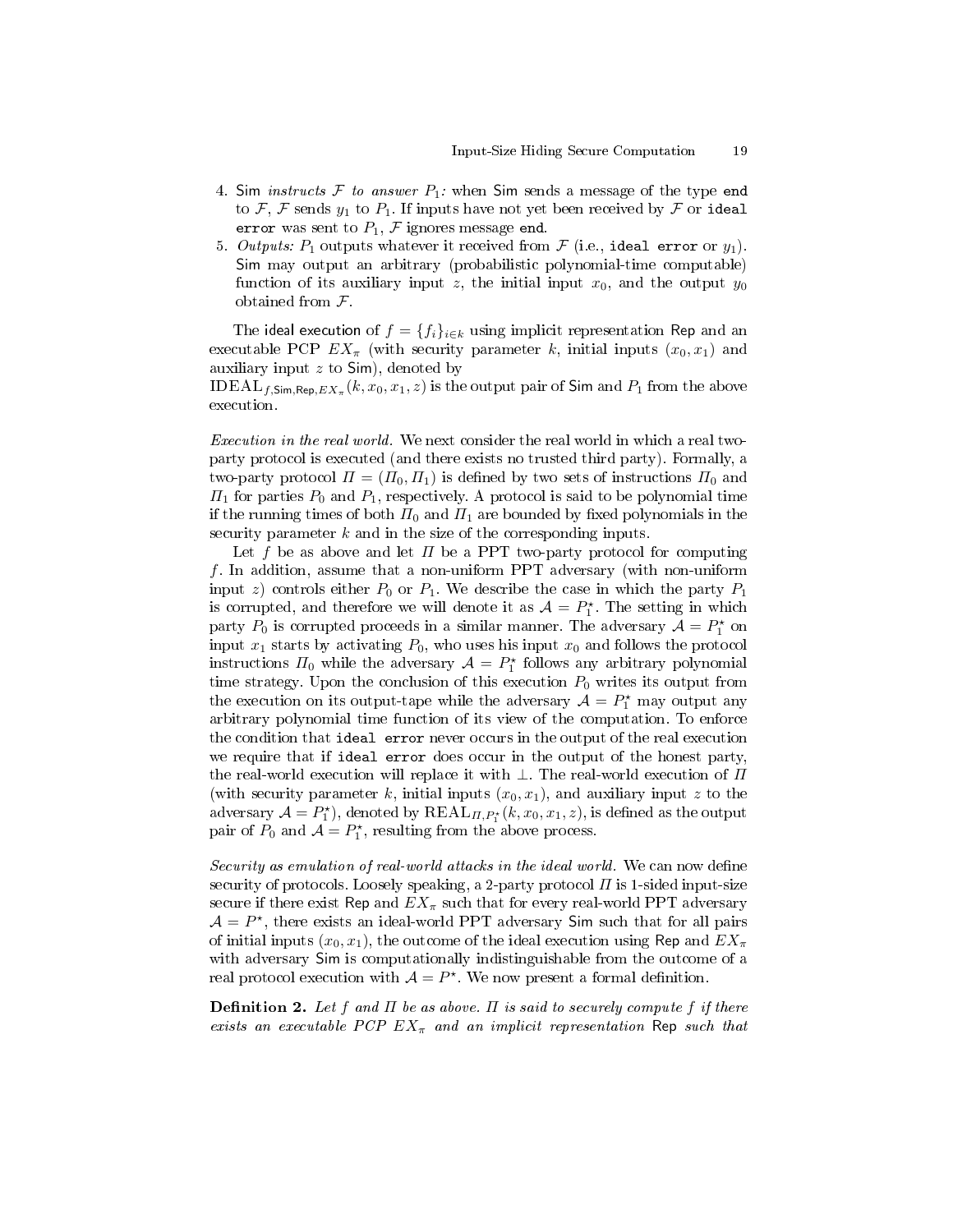for every  $b \in \{0,1\}$  and every real-world non-uniform PPT adversary  $\mathcal{A} = P^\star$ controlling party  $P_b$  there exists an ideal-world non-uniform probabilistic expected polynomial-time adversary  $Sim$  controlling  $P_b$  such that

 $\{ {\rm IDEAL}_{f, \textsf{Sim}, \textsf{Rep}, EX_\pi}(k, x_0, x_1, z) \}_{k \in \mathcal{N}; z \in \{0, 1\}^*; x_0 \in \{0, 1\}^{\textsf{poly}(k)}; x_1 \in \{0, 1\}^k} \approx$  ${REAL_{\Pi,P^{\star}}(k,x_0,x_1,z)}_{k\in\mathcal{N}:z\in\{0,1\}^{\ast};x_0\in\{0,1\}^{\text{poly}(k)};x_1\in\{0,1\}^k}.$ 

A sanity check. We note that our definition implies standard  $2PC$  (with NBB simulator) when the input size is a fixed polynomial: in that case the implicit input is equivalent to explicit input (one can efficiently extract all the bits) and the unconditional proofs ensure the correctness.

Discussion. This definition has all the desirable properties mentioned in Section 1. First, it is clear that no information is revealed to the adversary beside the output  $y<sub>b</sub>$ . Moreover, as long as ideal error does not occur, it is clear by unconditional soundness of  $EX_{\pi}$  that the output is indeed equal to  $f(x_0, x_1)$  for the input implicitly defined by  $\bar{x_0}$ . (Again, since the real protocol cannot output ideal error, any attack on a real protocol translates into an ideal attack in which ideal error does not occur.) We obtain the second property (unconditional security) directly because  $EX_{\pi}$  is unconditionally sound. The third property follows because the ideal adversary must be efficient, and  $\mathcal F$  just runs the circuit received from Sim. (Efficient algorithms cannot produce inefficient circuits.)

## <span id="page-19-0"></span>3 Realizing Input-Size Hiding Secure 2-Party Computation

Here we show that input-size hiding is possible. We begin by introducing the tools that are used in our construction. Then we give an informal description of our protocol, followed by a more formal specification.

Special commitment schemes. We will require a special type of commitment scheme that we call "size hiding", which will allow the sender to commit to a string and later to open only some bits of the string, in such a way that the commitment (and opening) does not reveal the size of the committed message. We will denote it by (Gen, Com, Dec, Ver) where Gen is run by the receiver to generate parameters<sup>[16](#page-19-1)</sup>, Com commits to a string whose length is not a priori bounded, Dec reveals a bit of the committed string and Ver verifies the opening of a bit. A size-hiding commitment scheme can be constructed by using any com-mitment scheme along with a Merkle tree. One can also use a zero-knowledge<sup>[17](#page-19-2)</sup> set scheme [\[MRK03\]](#page-28-5). For more details see the full version.

<span id="page-19-1"></span> $^{16}$  Note that this is a 2-message commitment rather than a CRS-model commitment, so the hiding properties must hold even against adversarially chosen parameters.

<span id="page-19-2"></span> $17$  Actually indistinguishability as discussed in [\[CDV06\]](#page-27-6) is sufficient here.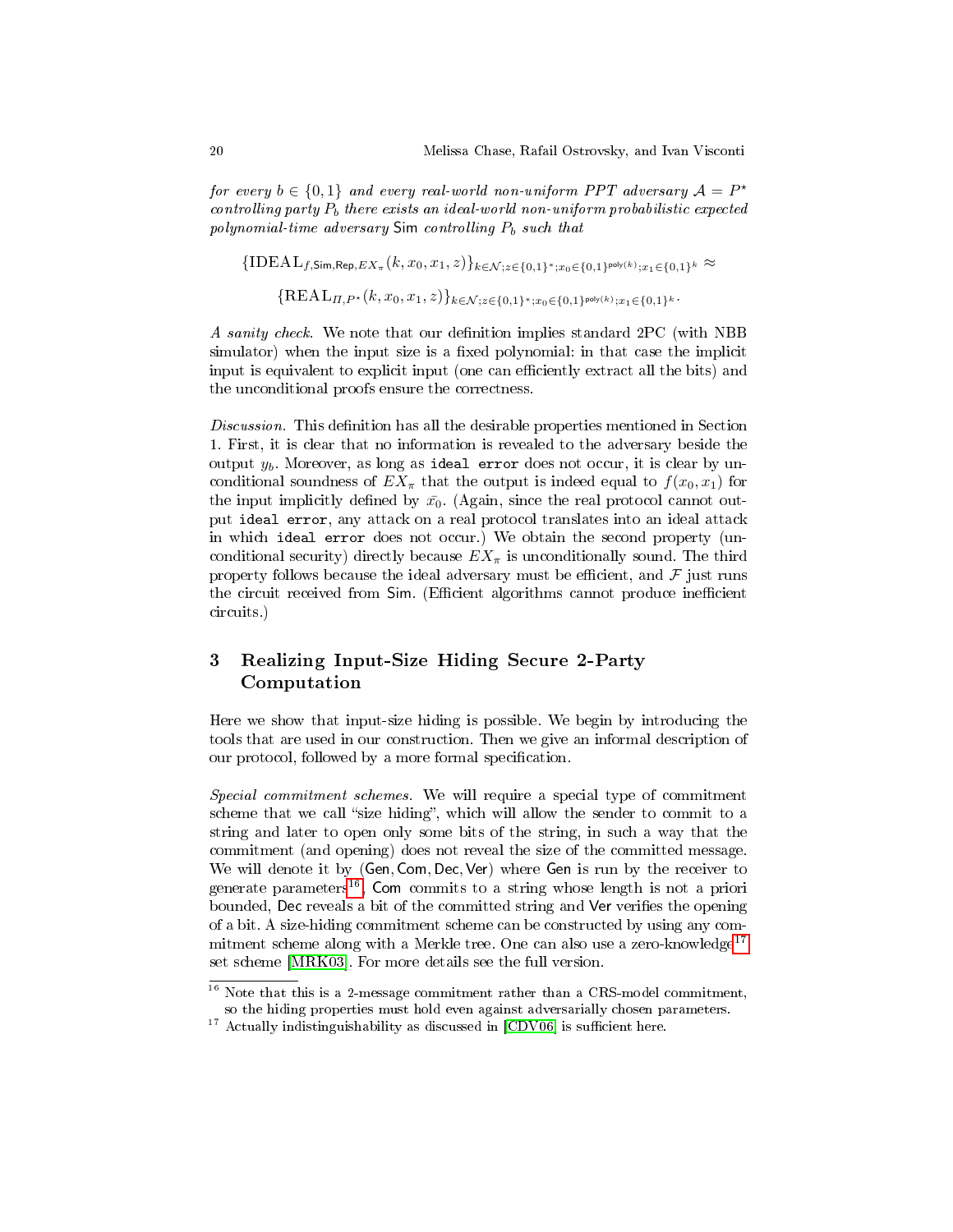Error-correcting codes. We will use error-correcting codes (ECC) with constant distance. See the full version.

 $ZKUAGKs$ . We use the standard definitions (see the full version) of interactive proof systems, zero knowledge (ZK) and proofs of knowledge. We also use zeroknowledge universal arguments of quasi knowledge (ZKUAQKs) as introduced by [\[CV12\]](#page-28-2). In the full version we give the denitions introduced in previous work for zero knowledge for interactive arguments, for the proof of knowledge property for a universal argument (UA) and for quasi-knowledge for universal arguments. Informally, a universal argument of quasi knowledge (UAQK) is a universal argument with a special proof of knowledge property. Being a universal argument, it can be used to prove that a machine on input a certain string produces a certain output in a given number of steps  $T$ . The communication complexity and the running time of the verifier do not depend on  $T$ , which means that one can have a polynomial-time verifier even when  $T$  and the witness used by the prover are superpolynomial in the size of the statement. The special proof of knowledge property guarantees that for any polynomial time adversarial prover there always exists an extractor that runs in expected polynomial time and outputs bits of a valid witness. Moreover if the success probability of the prover is non-negligible, then for any polynomially computable set of indexes  $\Phi$ , the extractor queried on each input  $i \in \Phi$  with overwhelming probability outputs the i-th bit of a valid witness.

[\[CV12\]](#page-28-2) gives a constant-round construction of a ZKUAQK based on the existence of CRHFs, building on the zero-knowledge universal argument of [\[Bar04\]](#page-27-7). (Since a universal argument is an interactive argument, the denition of a  $ZKUAQK$  is simply a  $UAQK$  which also satisfies the  $ZK$  property.) Indeed by plugging the zero-knowledge UA of [\[Bar04\]](#page-27-7) in the witness indistinguishable UAQK of [\[CV12\]](#page-28-2) (this works since ZK implies WI) we have that the quasi knowledge property follows directly. To see the ZK property, note that in the protocol in [\[CV12\]](#page-28-2) the prover runs a ZK verifier, sends some commitments, and runs several ZK proofs sequentially. Thus, a simulator can easily run such steps by making use of the the simulator for the ZK proofs and sending commitments of random messages. Zero knowledge therefore follows from sequential composition of the ZK property of the UA [\[Bar04\]](#page-27-7), and from the hiding property of the commitment.

Fully homomorphic encryption [\[Gen09\]](#page-28-12). A fully homomorphic encryption (FHE) scheme is a semantically secure encryption scheme (KeyGen, Enc, Dec) augmented with an additional algorithm Eval that allows for computations over encrypted ciphertexts. See the full version for details.

Probabilistic checkable proofs of proximity. A "PCP of proximity" (PCPP) proof  $[BSGH<sup>+</sup>06]$  $[BSGH<sup>+</sup>06]$  is a relaxation of a standard PCP, that only verifies that the input is close to an element of the language. It has the property that the PCP verifier needs only the description of the Turing machine  $\mathcal M$  deciding the language and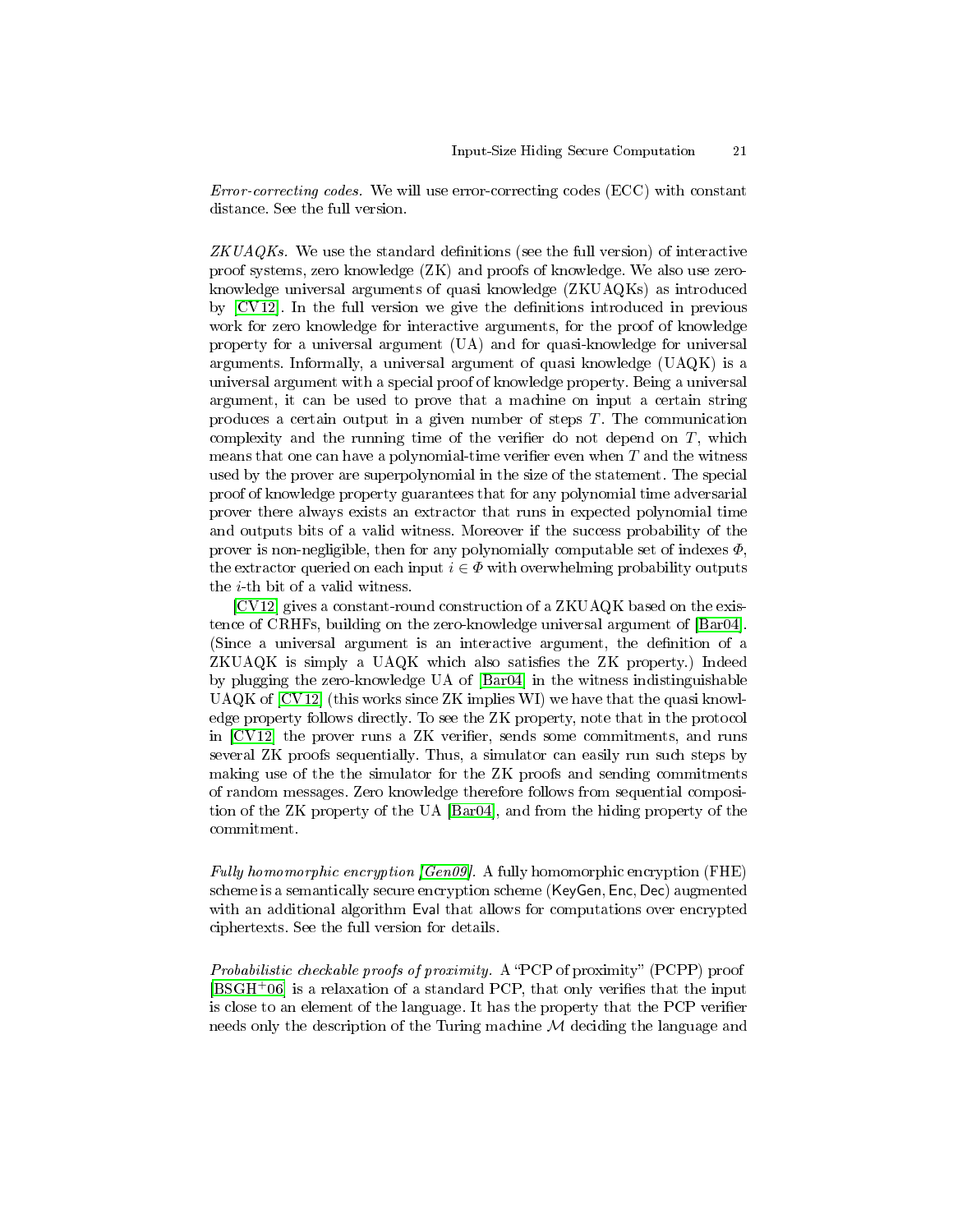oracle access to bits of the input  $(x_0, x_1)$  of M and to bits of the PCP proof  $\pi$ . See the full version for details.

### 3.1 High-Level Overview of the Protocol

Here we describe a protocol which provides size-hiding for  $P_0$  for functions in which only  $P_1$  receives output. See the full version for protocols which allow either or both parties to receive output. At a high level, our protocol follows the outline described in Section [1](#page-0-0) and consists of the following 3 steps:

1st Part. In the first part,  $P_1$  sends to  $P_0$  parameters for a size-hiding string commitment scheme. Then  $P_0$  uses this scheme in order to send to  $P_1$  the commitment com of its input  $x_0$  expanded by means of an error correcting code.  $P_0$ then proves "quasi knowledge" of the committed value. This is done by using a ZKUAQK and ends the first part. The above first part of the protocol implements the idea of  $P_0$  committing to its input along with a zero knowledge argument of "quasi knowledge". Looking ahead the simulator will use this argument to extract from  $P_0^{\star}$  a reliable implicit representation of the committed input. The ECC guarantees that the explicit input will be well defined and correct even if the extracted circuit is incorrect in a few positions. (Recall that quasi knowledge allows the extracted circuits to be incorrect on any negligible fraction of the positions.)

2nd Part. In the second part of the protocol,  $P_1$  sends the public key for FHE. This key will later be used by  $P_0$  to perform the correct computation on encrypted data.  $P_1$  also proves (in ZK) knowledge of the corresponding secret key, and then sends an encryption  $e$  of its input  $x_1$ . Intuitively, the ciphertext  $e$  combined with the proof of knowledge of the secret key guarantees that  $P_1$  "knows" his input. Looking ahead to the proof, this is useful because it will allow the simulator to decrypt  $e$  and extract  $P_1^{\star}$ 's input. This ends this part of the protocol, which focuses on  $P_1$  committing to its input in a way that is both extractable and usable to perform computations over encrypted data.

3rd Part.  $P_0$  uses the FHE evaluation algorithm and the ciphertext e received from  $P_1$  in order to compute the encryption  $e'$  of  $P_1$ 's output according to the function  $f$  with inputs  $x_0$  and  $x_1$ . Then  $e'$  is sent to  $P_1$ .  $P_0$  also computes a PCPP proof  $\pi$  proving that  $e'$  has been correctly computed by applying the function  $f(x_0, \cdot)$  to e. Then  $P_0$  proves by means of a ZKUAQK, "quasi knowledge" of a value  $x_0$  that is committed (after ECC expansion) in com and of a PCPP proof  $\pi$  as described above corresponding to that  $x_0$ . Finally,  $P_1$  decrypts  $e'$  therefore obtaining its output. This part of the protocol thereby focuses on  $P_0$  computing  $P_1$ 's output e' and sending it to  $P_1$ , and proving with a ZKUAQK that e' was computed correctly and there is a PCPP proof confirming it. Here, circuit privacy of the encryption scheme guarantees that  $P_1$  learns nothing about  $P_0$ 's input. "Quasi knowledge" of the ZKUAQK allows the simulator to obtain from  $P_1^{\star}$  a circuit representation of a PCPP. Very roughly, the PCPP properties allow the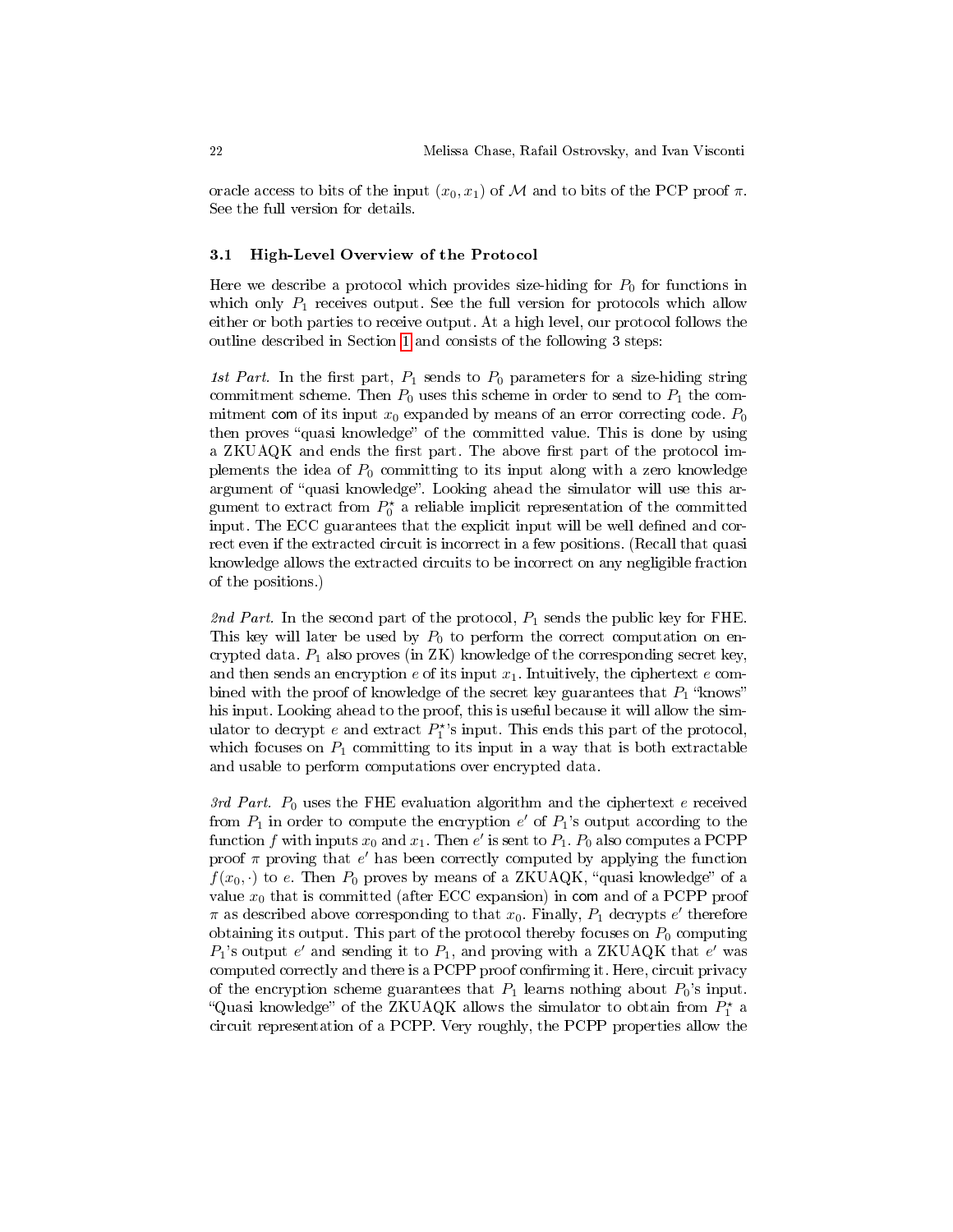functionality to verify that  $e'$  is correct given only this circuit representation of the PCPP and the implicit representation of  $x_0$  that we extracted in step 1. This is possible because the verifier a of PCPP (i.e., the functionality, in our case) only needs access to few bits of the the PCP proof and only part of the statement.

#### 3.2 Our Protocol for Input-Size Hiding Secure 2PC

We now give a specification of our protocol. For function family  $\{f_i\}$  defined by circuit  $M(\cdot)$ , our protocol appears in Fig. 1 and uses the following ingredients, as defined above. (For extensions, see the full version.)

- $\triangleright$  A circuit private FHE scheme (KeyGen, Enc, Dec, Eval).
- $\triangleright$  A size-hiding string commitment scheme (Gen, Com, Dec, Ver).
- $\triangleright$  An error correcting code (ECC, ECCDec) with polynomial expansion and constant distance  $\delta$ .
- $\triangleright$  A PCPP (Prove<sub>PCPP</sub>, Verify<sub>PCPP</sub>) with proximity parameter  $\delta$  for the following pair language:  $((i, e, e', \mathsf{pk}), x') \in \mathcal{L}_{\mathsf{PCPP}}$  if there exists randomness  $r'$  and input x such that  $e' \leftarrow \text{Eval}(\text{pk}, C, e, r') \wedge x' = \text{ECC}(x) \wedge i = |x| \wedge f_i$  is as defined by  $M \wedge C$  is the circuit for  $f_i(x, \cdot)$ .
- $\triangleright$  A ZKPoK (P<sub>POK</sub>, V<sub>POK</sub>) for the following relation: (pk,  $\sigma$ )  $\in$  R<sub>3</sub> iff (pk, sk)  $\leftarrow$  $KeyGen(\sigma)$ .
- $\triangleright$  A ZKUAQK (Prover<sub>UAQK</sub>, Verifier<sub>UAQK</sub>) for the following relations.
	- $R_1$ : accept  $((\text{com}, \eta), (i, x', x, \text{dec}))$  iff  $\text{Ver}(\eta, \text{com}, \text{dec}, x') = 1 \land x' = \textsf{ECC}(x) \land$  $|x| = i$ . (By Ver( $\eta$ , com, dec,  $x'$ ) = 1, we mean that verification succeeds on all bits of  $x'$ .) We denote by  $L_1$  the corresponding language.
	- $R_2$ : accept  $((\text{com}, \eta, e, e', \textsf{pk}), (i, \textsf{dec}, x', r', x, r'', \pi))$  iff  $\mathsf{Ver}(\eta, \textsf{com}, \textsf{dec}, x') =$ 1 and  $\pi = \mathsf{Prove}_{\mathsf{PCPP}}(((i, e, e', \mathsf{pk}), x'), (r', x); r'')$  is an honestly generated proof for  $((i, e, e', \mathsf{pk}), x') \in \mathcal{L}_{\mathsf{PCPP}}$  (generated using randomness  $r'$ ). We denote by  $L_2$  the corresponding language.

<span id="page-22-0"></span>**Theorem 2.** The protocol in Fig. 1 securely computes function family  $f$  defined by M, under Definition [2](#page-18-0) (i.e., for one-sided size-hiding secure 2-party computation).

Here we give the main ideas for the proof. For more details, see the full version. First, we need to describe an implicit representation and an executable PCP scheme that we will use for the ideal execution.

The implicit representation. In the ideal model we require that the implicit representation uniquely determines the explicit input, i.e. there must exist some (potentially inefficient) decoding algorithm Decode that maps every implicit representation  $x'$  to some explicit input. In our construction, this will consist of taking an implicit circuit representation  $x'$ , extracting all the bits of the corresponding string  $\tilde{x}$  by evaluating  $x'$  on  $1, \ldots i'$ , where i' is the length of an encoding under  $\mathsf{ECC}$  of a string of length i, and then running the  $\mathrm{ECC}$  decoding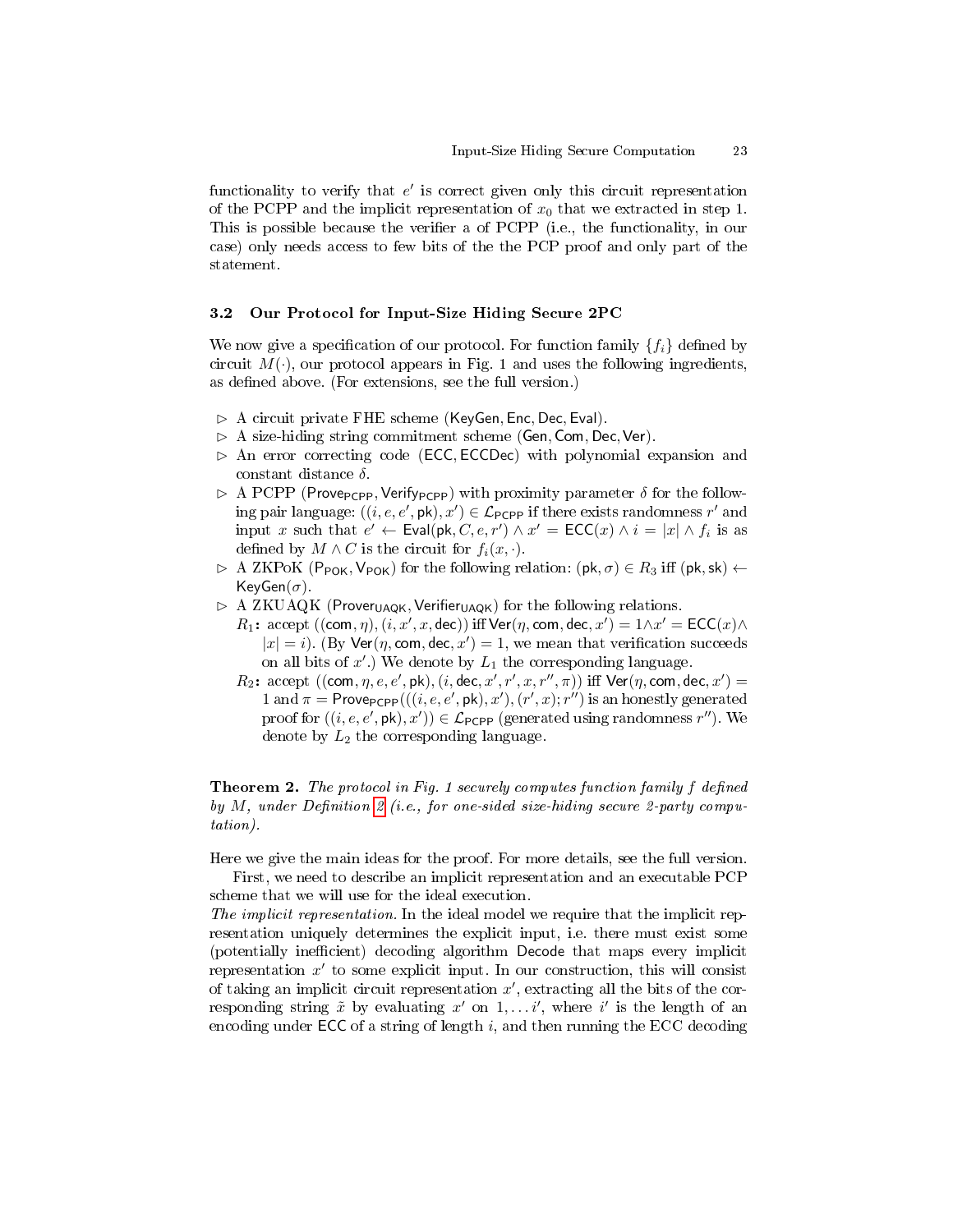**Players:**  $P_0$  and  $P_1$  with private inputs  $x_0$  and  $x_1$  respectively.

**Common input:** the description of the machine  $M$  describing the function family  $f = \{f_i\}_{i \in \mathcal{N}}$ .

- 1.  $P_1 \rightarrow P_0$ :  $P_1$  picks random coins  $\sigma$ , runs  $\eta \leftarrow$  Gen( $\sigma$ ) and send  $\eta$  to  $P_0$ .
- 2.  $P_0 \to P_1$ :  $P_0$  computes (com, dec) = Com( $\eta$ ,  $x'_0$  = ECC( $x_0$ ), r) with random coins  $r$  and sends com to  $P_1$ .
- 3.  $P_0 \leftrightarrow P_1$ :  $P_0$  and  $P_1$  run the ZKUAQK  $\langle$ Prover<sub>UAQK</sub>((com,  $\eta$ ),( $|x_0|, x'_0, x_0,$  dec)), Verifier<sub>UAQK</sub>((com,  $\eta$ ))) for language  $L_1$  to prove quasi knowledge of an opening to com that can be correctly decoded.  $P_1$  aborts if Verifier<sub>UAQK</sub> rejects.
- 4.  $P_1 \rightarrow P_0$ :  $P_1$  chooses random coins  $\sigma'$  and runs (pk, sk)  $\leftarrow$  KeyGen( $\sigma'$ ).  $P_1$  sends pk to  $P_0$ .
- 5.  $P_1 \leftrightarrow P_0$ :  $P_1$  and  $P_0$  run the ZKPoK  $\langle P_{\text{POK}}(\mathsf{pk}, \sigma')$ ,  $\mathsf{V}_{\text{POK}}(\mathsf{pk})\rangle$  to prove knowledge of the coins used to generate pk.  $P_0$  aborts if  $V_{POK}$  does not accept.
- 6.  $P_1 \rightarrow P_0$ :  $P_1$  picks random coins  $r_e$  and computes  $e \leftarrow \text{Enc}(\text{pk}, x_1, r_e)$ .  $P_1$  sends e to  $P_0$ .
- 7.  $P_0 \rightarrow P_1$ :  $P_0$  computes the circuit C for  $f_{|x_0|}(x_0, \cdot)$ , chooses a sufficiently long random string r' and then computes  $e' \leftarrow \text{Eval}(\text{pk}, C, e, r')$ .  $P_0$  sends  $e'$  to  $P_1$ .
- 8.  $P_0 \leftrightarrow P_1$ :  $P_0$  runs  $\pi \leftarrow \text{Prove}_{\text{PCPP}}((|x_0|, e, e', \text{pk}, x'_0), (r', x_0); r'')$  after picking random coins r'', thereby generating a PCPP  $\pi$  showing that e' is correctly computed from  $e, \mathsf{pk}$  and  $x_0$  such that  $x'_0 = \mathsf{ECC}(x_0)$ . Then  $P_0$  and P<sub>1</sub> run the ZKUAQK  $\langle$ Prover<sub>UAQK</sub>((com,  $\eta$ , e, e', pk), (|x<sub>0</sub>|, dec, x'<sub>0</sub>, r', x<sub>0</sub>, r'',  $\pi$ )), Verifier<sub>UAQK</sub>(com,  $\eta, e, e', \mathsf{pk})$ ) for language  $L_2$  to prove quasi knowledge of an opening  $x'_0$ , dec to com and of a PCPP proof  $\pi$  computed with randomness  $r''$  showing that  $e'$  is correctly computed with randomness  $r'$  and inputs  $e,$  pk and  $x_0$  such that  $x'_0 = \mathsf{ECC}(x_0)$ .  $P_1$  aborts if Verifier<sub>UAQK</sub> rejects.
- 9.  $P_1$ :  $P_1$  runs  $y = \mathsf{Dec}(\mathsf{sk}, e')$  and outputs  $y$ .

Fig. 1 - A secure protocol for with input-size hiding for  $P_0$  and output for  $P_1$ .

algorithm  $\mathsf{ECCDec}(\tilde{x})$  to produce x.  $\mathsf{Rep}(x)$  simply outputs a circuit representation of  $\mathsf{ECC}(x)$ .

The executable PCP. The ideal world requires an executable PCP for checking membership of a statement in the language:  $(i, x'_0, y, x_1) \in \mathcal{L}_{\mathsf{Ideal}}(\mathsf{Decode})$ if there exists  $x_0$  such that  $\mathsf{Decode}(x'_0) = x_0, \wedge |x_0| = i \wedge y = f_i(x_0, x_1)$ . The executable PCP  $EX_{\pi}$  will be instantiated through a circuit representation of a PCPP proof. Indeed proofs given by a PCPP are unconditionally sound but of size polynomial in the length of the witness and this could be too long. However, a circuit representation of a PCPP proof can have short size and still can be easily used to unconditionally verify the validity of the intended statement since it can be executed a polynomial number (independent of the witness size) of times to obtain the bits of the PCPP proof needed by the PCPP verifier. In fact, the proof system that we use will be somewhat more involved: the proof will include additional values  $\sigma, e, e', x_0''$  as well as the circuit representing the PCPP  $C_{\pi}$ . Formally, we can define the required executable proof by defining its verification algorithm.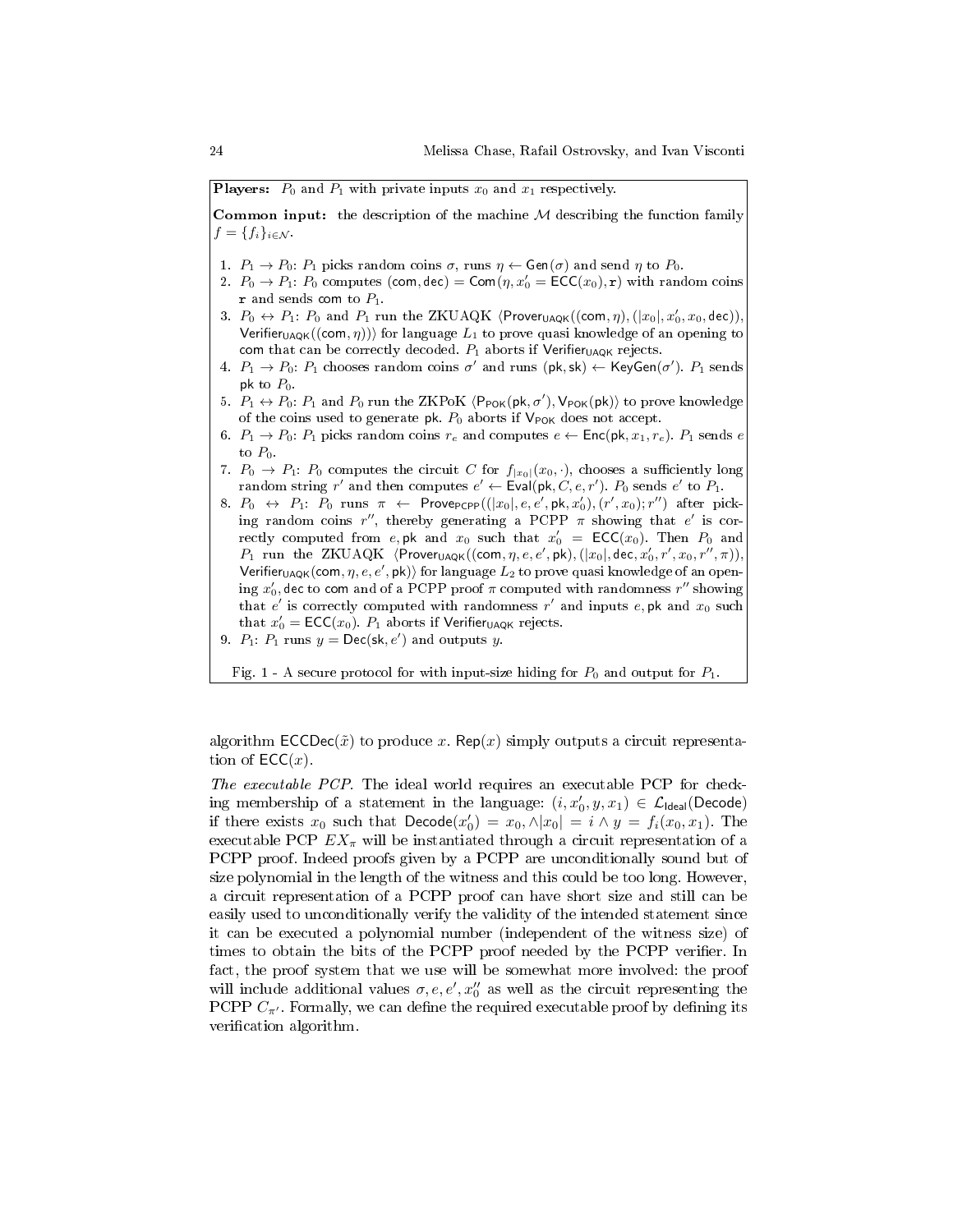The verifier  $\mathsf{Verify}((i,x_0',y,x_1),{\bar{\pi}})$  for the executable proof proceeds as follows (recall that  $(i, x'_0, C)$  will be the input received from the player that aims to hide the size of his inputs, and  $(y, \overline{\pi})$  is the output of  $C(x_1)$ )

- 1. Parse  $\bar{\pi} = (\sigma, e, e', x''_0, C_{\pi'})$ , and view both  $x'_0$  and  $x''_0$  as circuit representations of i'-bit strings (again, i' is the length of an encoded string of length i using ECC). If  $\bar{\pi}$  cannot be parsed this way, output 0.
- 2. Choose k random locations  $i_1, \ldots, i_k \in \{0, \ldots, i'-1\}$ , and halt and output 0 if  $x'_0(i) \neq x''_0(i)$  for any  $i \in i_1, ..., i_k$ .
- 3. Compute ( $pk, sk$ )  $\leftarrow \mathsf{KeyGen}(\sigma)$ , and halt and output 0 if  $\mathsf{Dec}(\mathsf{sk}, e) \neq x_1$  or  $Dec(\mathsf{sk}, e') \neq y$ .
- 4. Run the PCPP verifier Verify<sub>PCPP</sub>((i,e,e',pk),x'<sub>0</sub>) for language  $\mathcal{L}_{\text{PCPP}}$ , to obtain index sets  $I_{\pi}, I_z$  and decision circuit D. Compute  $x'_0(j)$  on each index  $j \in I_z$  and compute  $C_{\pi'}(j)$  on each index  $j \in I'_\pi$ ; call the resulting list of bits X. Finally output the result of  $D(X)$ .

Note that an honest prover when given  $x_0$  can efficiently generate an accepting proof for each valid  $x_1, y$ . Note also that PCPP proofs require the verifier to access only a few bits of the statement and the proof in order to be convinced, so we obtain an efficient verifier.

Lemma 1. The above proof system is unconditionally sound for the language  $\mathcal{L}_{\mathsf{Ideal}}(\mathsf{Decode})$ .

*Proof.* The soundness of the PCPP guarantees that  $x'_0$  is close to a valid codeword. Then we have that if  $\mathsf{ECCDec}(x_0') \neq \mathsf{ECCDec}(x_0'')$  then the probability that we sample  $k$  random positions without finding any difference among  $x'_0$  and  $x''_0$  is negligible. Then, by soundness of the PCPP, if the verifier accepts, we know that with all but negligible probability  $e' \leftarrow \text{Eval}(\text{pk}, C, e, r')$  for some r', where C is the circuit for  $f_i(\mathsf{ECCDec}(x_0'), \cdot)$  and  $i = |x_0|$ . Finally, the verifier will generate  $(\mathsf{pk}, \mathsf{sk}) \leftarrow \mathsf{KeyGen}(\sigma)$  and check that  $x_1 = \mathsf{Dec}(\mathsf{sk}, e)$  and  $y = \mathsf{Dec}(\mathsf{sk}, e')$ . By the circuit privacy property, we then get that the distribution of  $e'$  is statistically close to  $\mathsf{Enc}(\mathsf{pk}, C(x_1))$  and if we let  $x_0 = \mathsf{ECCDec}(x''_0) = \mathsf{ECCDec}(x'_0)$ , this means that  $\mathsf{Dec}(\mathsf{sk}, e') = C(x_1) = f_i(x_0, x_1) = y$  as desired.

Security with Corrupt  $P_1$ . Now we are ready to sketch the proof of security for the case where  $P_1$  is corrupt. For any real-world adversary  $P_1^*$ , we will show an ideal-world adversary Sim such that the ideal and real-world outputs are indistinguishable. Sim will simulate  $P_1^*$  internally. It receives parameters for the commitment scheme from  $P_1^*$  in step 1, commits to 0 in step 2, and runs the ZK simulator for the UAQK with  $P_1^*$  in step 3. In step 4, it receives pk, and in step 5 it runs the PoK extractor to extract  $\sigma'$ . Then in step 6 it receives e and computes  $(\mathsf{pk}, \mathsf{sk}) \leftarrow \mathsf{KeyGen}(\sigma'),$  and  $x_1 = \mathsf{Dec}(\mathsf{sk}, e)$ . It sends  $x_1$  to the functionality and receives y. In step 7, it sends  $e' = \mathsf{Enc}(\mathsf{pk}, y)$ , and in step 8 it runs the ZK simulator for the UAQK.

We argue that the ideal-world output with this simulator is indistinguishable from the real-world output with  $P_1^*$  through a series of games. We define Game 0 to be the real game, and then proceed as follows: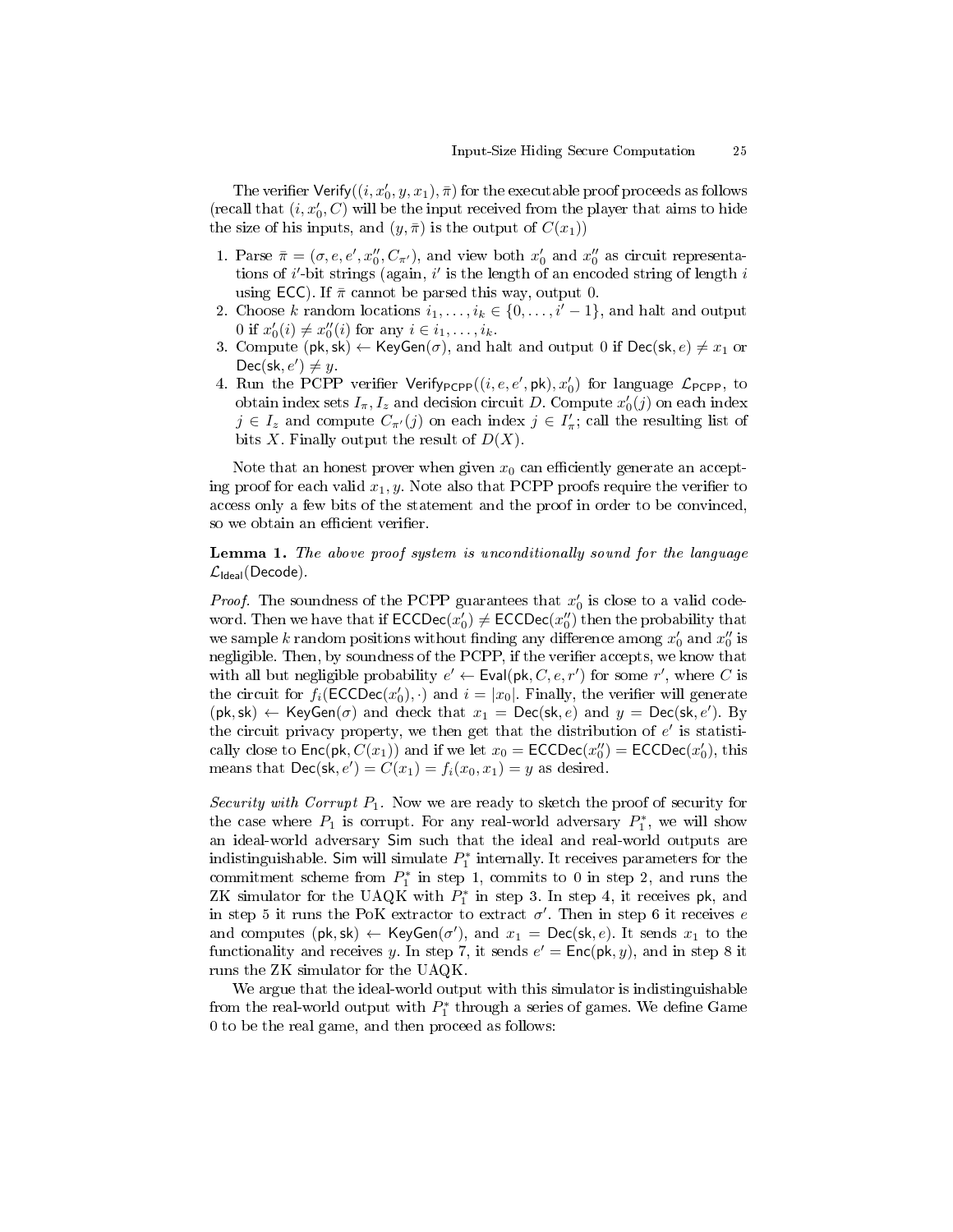- $-$  Game 1: UAQK Simulator. This is identical to the real game except that in steps 3 and 8,  $P_0$  uses the ZK simulator. (This is indistinguishable by the Zero Knowledge property of the ZKUAQK.)
- Game 2: Simulated commitment. This is identical to game 1 except that in step 2  $P_0$  forms a commitment to 0. (This is indistinguishable by hiding property of the commitment scheme.)
- Game 3: Extracting  $\sigma'$ . This is identical to game 2 except that in step 5  $P_0$ uses the PoK extractor to extract  $\sigma'$ , and aborts if KeyGen( $\sigma'$ ) = (pk', sk') such that  $pk' \neq pk$ . (This is indistinguishable by the PoK property.)
- Game 4: Decrypting e. This is identical to game 3 except that in step 7  $P_0$ computes  $x_1 = \text{Dec}(\textsf{sk}, e)$  and then sends  $e' = \text{Enc}(\textsf{pk}, f_{|x_0|}(x_0, x_1))$ . (This is indistinguishable by the circuit privacy property of the FHE scheme.)
- Game 5: Ideal Game. The only difference is that in Game 4  $P_0$  computes  $f_{|x_0|}(x_0, x_1)$  and encrypts it, while in the ideal game Sim sends  $x_1$  to the ideal functionality, receives  $y = f_{|x_0|}(x_0, x_1)$ , and encrypts that, so the two games are identical.

Corrupt  $P_0$ . Finally we consider the case when party  $P_0$  is corrupted. For any real world adversary  $A$ , we will show an ideal-world adversary Sim such that the ideal and real-world outputs are indistinguishable. Here we present the intuition behind the proof. (For a more detailed treatment, see the full version.)

At a high level the idea is that the simulator will use the extractor for the UAQK in step 3 to construct an implicit representation  $x'_0$  of  $x_0$ . Then, for C it will construct a circuit which on input  $x_1$  1) continues to run A with an honest  $P_1$  using input  $x_1$  in steps 4-7, 2) decrypts the ciphertext  $e'$  received in step 7 to obtain  $y$ , and 3) uses the extractor for the UAQK in step 8 to construct an implicit representation of the statistically sound proof (in particular of  $x_0''$  and the PCPP  $\pi'$ ). Finally, in order to ensure that the protocol is aborted with the same probability in both worlds, the simulator will first run  $A$  once with honest  $P_1$ ; it will rewind to step 3 and construct  $x'_0$  and  $C$  as described above only if this first run is successful. Since the simulator does not know  $x_1$ , it will instead use  $x_1 = 0$  for this run, and we will argue that the result will be indistinguishable. The ideal world never produces ideal error except with negligible probability. Recall that to verify the proof  $\pi$  produced by  $C(x_1)$ , the functionality will have to check several things: 1) that  $x'_0$  and  $x''_0$  are close, 2) that  $e, e'$  decrypt to  $x_1$ and y, and 3) that the PCPP  $\pi'$  verifies for the statement  $(i, e, e', \textsf{pk}), x_0'',$ 

Thus, we need only show that these three checks will succeed. The argument goes as follows. First, we argue that  $x_0''$  extracted in step 8 must be very close to  $x_0'$  extracted in step 3. If not, we could use the UAQK extractors to extract some pair of bits that differ along with a pair of valid openings for those bits, and thus produce a contradiction to the binding property. The second check is clearly satisfied by the way that  $e$  and  $y$  are computed. Finally, the quasiknowledge property of the UAQK implies that almost all of the bits of the extracted PCPP will be correct, so the verification should succeed with all but negligible probability.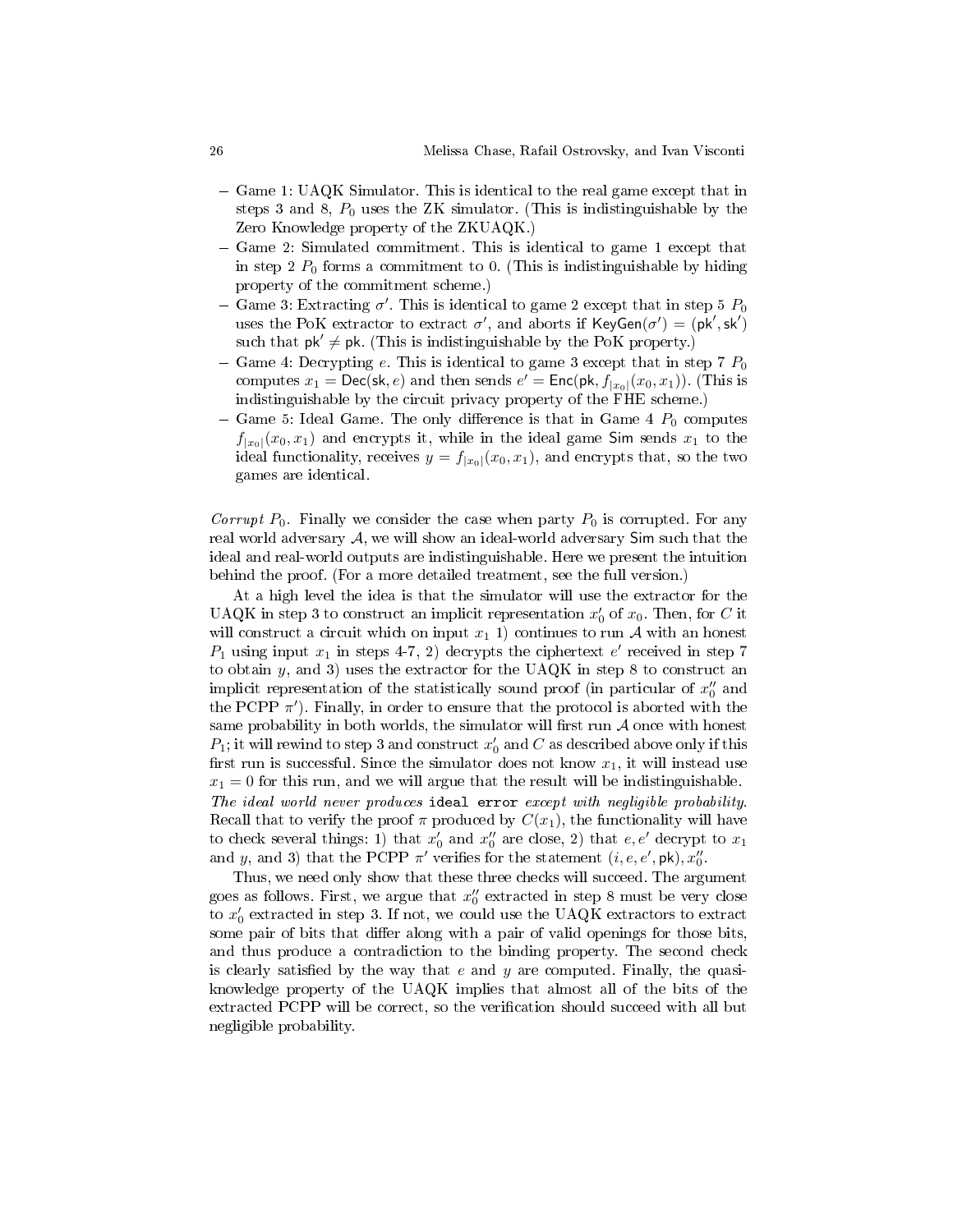$P_1$ 's output in the two games is indistinguishable given that the functionality does not send ideal error. The issue here is that the functionality will run the circuit C to obtain  $P_1$ 's output, which is essentially like rewinding and rerunning steps 4-8 of the protocol. (This is an issue because Sim will produce its ideal output using  $A$ 's initial run, so we need to make sure that  $P_1$ 's output is still consistent with this initial run.) Thus, we have to argue that rewinding to step 4 can not change  $P_1$ 's output. Above, we argued that C produces a valid proof that  $y = f_{x_0}(x_0, x_1)$  where  $x_0$  is as defined by the decoding of the implicit string produced by the UAQK extractor in step 3. Similarly, we can argue that if we extract from the UAQK in the first run-through, we can also produce a valid proof that y produced in that run is also equal to  $y = f_{x_0|}(x_0, x_1)$  for the same  $x_0$ . Finally, by the unconditional soundness of the proof described in Section [3.2,](#page-22-0) we conclude that  $P_1$ 's output y will be the same in both games.

The adversary's output in the two games is indistinguishable. The main difference is that in the real game, A is interacting with  $P_1$  whose input is  $x_1$ , while in the ideal game, Sim's output is what A produces when run with  $P_1$  whose input is 0. This follows fairly directly from semantic security. Note that we also need zero knowledge to ensure that the proof in step 5 does not reveal anything about sk or  $x_1$ .

A technical issue. There is one technical issue that occurs because we are building on UAQKs. The issue is that for our simulator to work, we need to ensure that the UAQK extractors run in polynomial time, and succeed with overwhelming probability. By definition, we are guaranteed that from a prover with success probability p, a UAQK extractor will run in time  $1/p$  and successfully extract a witness with overwhelming probability assuming  $p$  is non-negligible. Here, we need to ensure that the UAQK is given a prover that succeeds with non-negligible probability. (Unless we have a real world adversary that aborts with all but negligible probability - in that case our simulator will also abort with all but negligible probability.) The issue is that that the adversary's probability of aborting may depend on the random coins that  $P_1$  uses up until that point, and in particular on the randomness used in forming the key pair  $pk, sk$  and the encryption  $e$ . Recall that our simulator uses the first run, with  $e = \mathsf{Enc}(\mathsf{pk}, 0, \cdot)$  to determine whether to abort, and then rewinds and gives the ideal functionality a circuit that extracts from a prover who is sent  $e = \mathsf{Enc}(\mathsf{pk}, x_1, \cdot)$  (under a fresh public key). It is possible that for some values of  $e$ ,  $A$  always aborts; we may get unlucky and in the first run get an  $e$  on which  $\mathcal A$  successfully completes the protocol (so we continue and form  $C$ ), and then when  $C$  is run it ends up with an  $e$  for which  $A$  aborts with high probability thus causing the extractor to fail and the circuit C to not produce a valid proof  $\pi$ . However, if there is a non-negligible probability with which  $A$  does not abort on the first run, then there must be a non-negligible chance that it will produce valid proofs on the rewinding as well. (This follows from semantic security because the only difference in the runs is the value encrypted in e.) Thus, we will rewind many times, find one on which  $\mathcal A$ does produce valid proofs, and extract from that run. To determine how many times to rewind (so that we can argue that at least one will be successful but the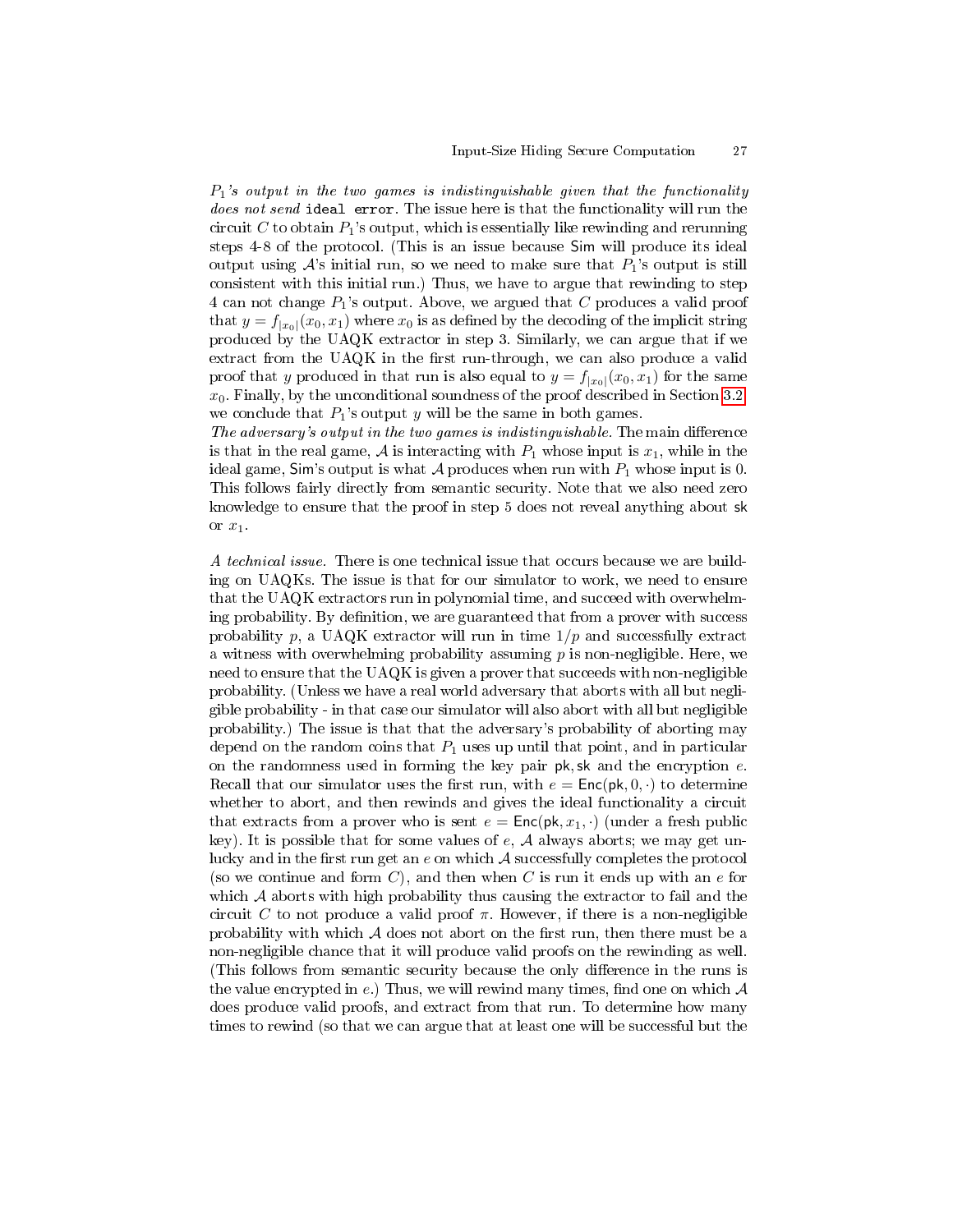process still runs in expected polynomial time), we will use estimation techniques from [\[CV12\]](#page-28-2). For a more detailed proof see the full version.

### Acknowledgments

Research supported in part by MIUR Project PRIN "GenData 2020", NSF grants CCF-0916574; IIS-1065276; CCF-1016540; CNS-1118126; CNS-1136174; US-Israel BSF grant 2008411, OKAWA Foundation Research Award, IBM Faculty Research Award, Xerox Faculty Research Award, B. John Garrick Foundation Award, Teradata Research Award, and Lockheed-Martin Corporation Research Award. This material is also based upon work supported by the Defense Advanced Research Projects Agency through the U.S. Office of Naval Research under Contract N00014-11-1-0392. The views expressed are those of the author and do not reflect the official policy or position of the Department of Defense or the U.S. Government.

## References

- <span id="page-27-2"></span>[ACT11] Giuseppe Ateniese, Emiliano De Cristofaro, and Gene Tsudik. (if) size matters: Size-hiding private set intersection. In PKC, volume 6571 of  $LNCS$ , pages 156-173. Springer, 2011.
- <span id="page-27-7"></span>[Bar04] Boaz Barak. Non-black-box techniques in cryptography. PhD Thesis, 2004.
- <span id="page-27-0"></span>[Bea92] Donald Beaver. Foundations of secure interactive computing. In Advances in Cryptology - CRYPTO '91, 11th Annual International Cryptology Conference, Santa Barbara, California, USA, August 11-15, 1991, Proceedings, volume 576 of Lecture Notes in Computer Science, pages 377391. Springer, 1992.
- <span id="page-27-4"></span>[BR93] Mihir Bellare and Phillip Rogaway. Random oracles are practical: A paradigm for designing efficient protocols. In ACM Conference on Computer and Communications Security, pages 62-73. ACM, 1993.
- <span id="page-27-8"></span>[BSGH<sup>+</sup>06] Eli Ben-Sasson, Oded Goldreich, Prahladh Harsha, Madhu Sudan, and Salil P. Vadhan. Robust pcps of proximity, shorter pcps, and applications to coding.  $SIAM$  J. Comput.,  $36(4):889-974$ ,  $2006$ .
- <span id="page-27-5"></span>[Can03] Ran Canetti. Universally composable signatures, certification and authentication. Cryptology ePrint Archive, Report 2003/239, 2003. [http:](http://eprint.iacr.org/) [//eprint.iacr.org/.](http://eprint.iacr.org/)
- <span id="page-27-1"></span>[Can05] Ran Canetti. Universally composable security: A new paradigm for cryptographic protocols. Cryptology ePrint Archive, Report 2000/67 (version 13 Dec 2005), 2005. [http://eprint.iacr.org/2000/067/20051214:](http://eprint.iacr.org/2000/067/20051214:064128) [064128.](http://eprint.iacr.org/2000/067/20051214:064128)
- <span id="page-27-6"></span>[CDV06] Dario Catalano, Yevgeniy Dodis, and Ivan Visconti. Mercurial commitments: Minimal assumptions and efficient constructions. In  $TCC$ , volume 3876 of *LNCS*, pages 120-144. Springer, 2006.
- <span id="page-27-3"></span>[CFT13] Emiliano De Cristofaro, Sky Faber, and Gene Tsudik. Secure genomic testing with size- and position-hiding private substring matching. In Proceedings of the 12th annual ACM Workshop on Privacy in the Electronic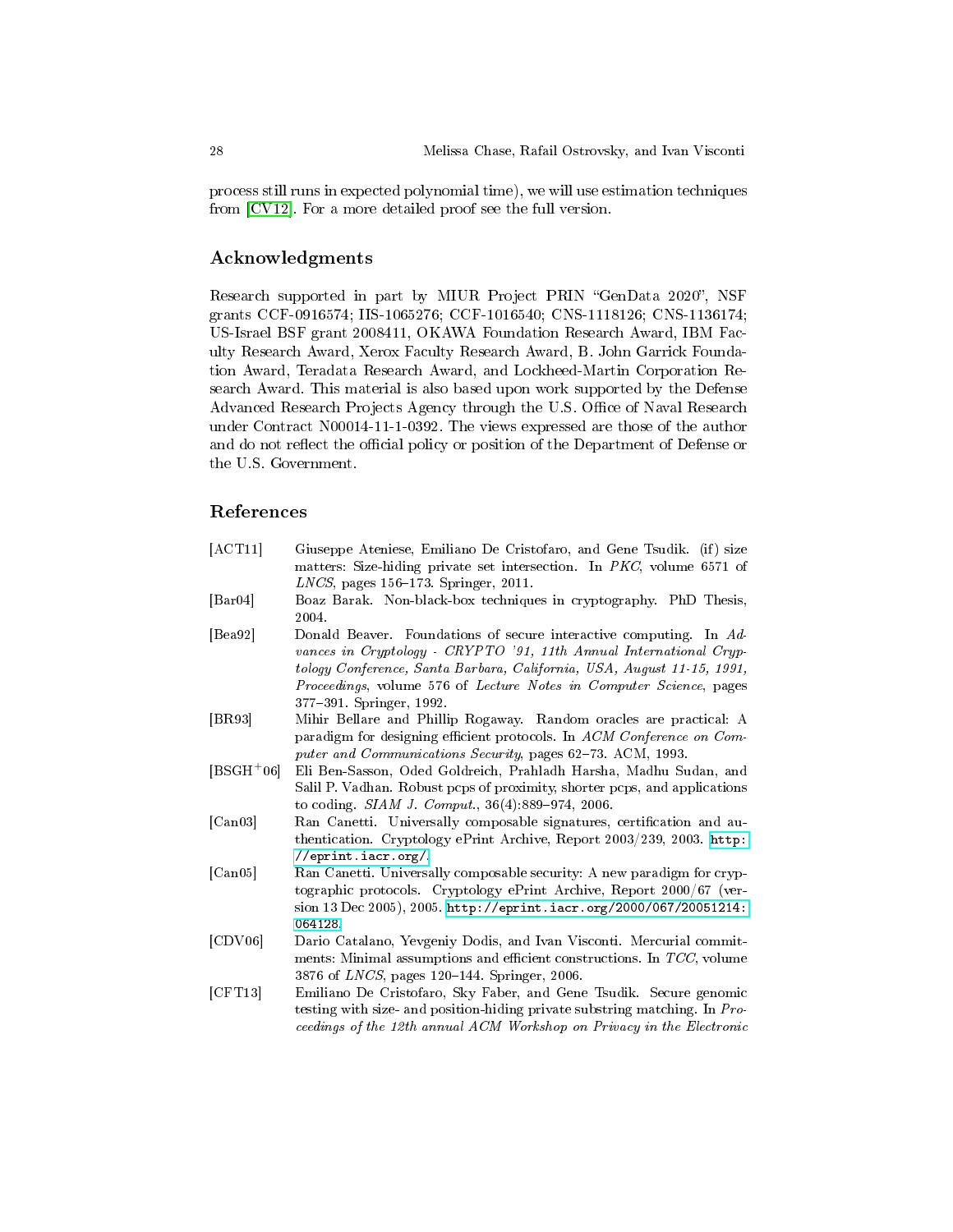Society, WPES 2013, Berlin, Germany, November 4, 2013, pages 107 118, 2013.

- <span id="page-28-7"></span>[CGH98] Ran Canetti, Oded Goldreich, and Shai Halevi. The random oracle methodology, revisited (preliminary version). In Jeffrey Scott Vitter, editor, Proceedings of the Thirtieth Annual ACM Symposium on the Theory of Computing, Dallas, Texas, USA, May 23-26, 1998, pages  $209-218$ . ACM, 1998.
- <span id="page-28-11"></span>[Cle86] Richard Cleve. Limits on the security of coin flips when half the processors are faulty (extended abstract). In  $STOC$ , pages 364-369. ACM, 1986.
- <span id="page-28-2"></span>[CV12] Melissa Chase and Ivan Visconti. Secure database commitments and universal arguments of quasi knowledge. In Advances in Cryptology - CRYPTO 2012 - 32nd Annual Cryptology Conference, Santa Barbara, CA, USA, August 19-23, 2012. Proceedings, volume 7417 of Lecture Notes in Computer Science, pages 236-254. Springer, 2012.
- <span id="page-28-8"></span>[Dam92] Ivan Damgård. Towards practical public key systems secure against chosen ciphertext attacks. In CRYPTO '91, volume 576 of Lecture Notes in Computer Science, pages 445-456. Springer, 1992.
- <span id="page-28-9"></span>[DN92] Cynthia Dwork and Moni Naor. Pricing via processing or combatting junk mail. In Advances in Cryptology - CRYPTO '92, 12th Annual International Cryptology Conference, Santa Barbara, California, USA, August 16-20, 1992, Proceedings, pages 139-147, 1992.
- <span id="page-28-12"></span>[Gen09] Craig Gentry. Fully homomorphic encryption using ideal lattices. In  $STOC$ , pages 169-178. ACM, 2009.
- <span id="page-28-3"></span>[GL91] Shafi Goldwasser and Leonid A. Levin. Fair computation of general functions in presence of immoral majority. In Advances in Cryptology -CRYPTO '90, 10th Annual International Cryptology Conference, Santa Barbara, California, USA, August 11-15, 1990, Proceedings, volume 537 of Lecture Notes in Computer Science, pages 77-93. Springer, 1991.
- <span id="page-28-0"></span>[GMW87] Oded Goldreich, Silvio Micali, and Avi Wigderson. How to play any mental game or a completeness theorem for protocols with honest majority. In *STOC*, pages 218-229. ACM, 1987.
- <span id="page-28-10"></span>[Gol04] Oded Goldreich. Foundations of cryptography, vol. 2: Basic applications, 2004.
- <span id="page-28-6"></span>[IP07] Yuval Ishai and Anat Paskin. Evaluating branching programs on encrypted data. In Theory of Cryptography, 4th Theory of Cryptography Conference, TCC 2007, Amsterdam, The Netherlands, February 21-24, 2007, Proceedings, volume 4392 of Lecture Notes in Computer Science, pages 575-594. Springer, 2007.
- <span id="page-28-1"></span>[LNO13] Yehuda Lindell, Kobbi Nissim, and Claudio Orlandi. Hiding the inputsize in secure two-party computation. In Advances in Cryptology - ASI-ACRYPT 2013 - 19th International Conference on the Theory and Application of Cryptology and Information Security, Bengaluru, India, December 1-5, 2013, Proceedings, Part II, volume 8270 of Lecture Notes in  $Computer Science$ , pages  $421-440$ . Springer, 2013.
- <span id="page-28-4"></span>[MR92] Silvio Micali and Phillip Rogaway. Secure computation (abstract). In Advances in Cryptology - CRYPTO '91, 11th Annual International Cryptology Conference, Santa Barbara, California, USA, August 11-15, 1991, Proceedings, volume 576 of Lecture Notes in Computer Science, pages 392404. Springer, 1992.
- <span id="page-28-5"></span>[MRK03] Silvio Micali, Michael O. Rabin, and Joe Kilian. Zero-knowledge sets. In FOCS, pages 80–91. IEEE Computer Society, 2003.